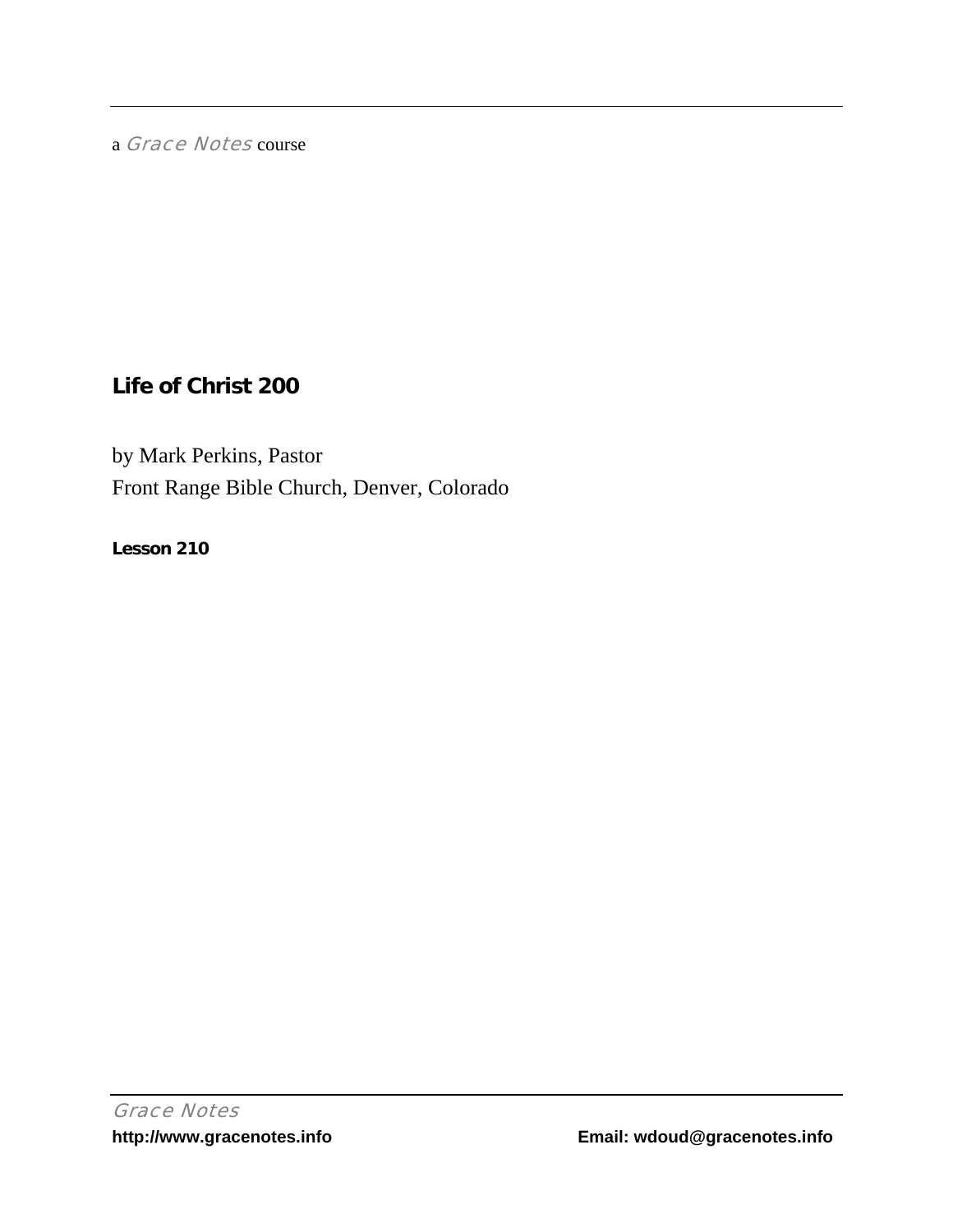## Life of Christ 210

### **Contents**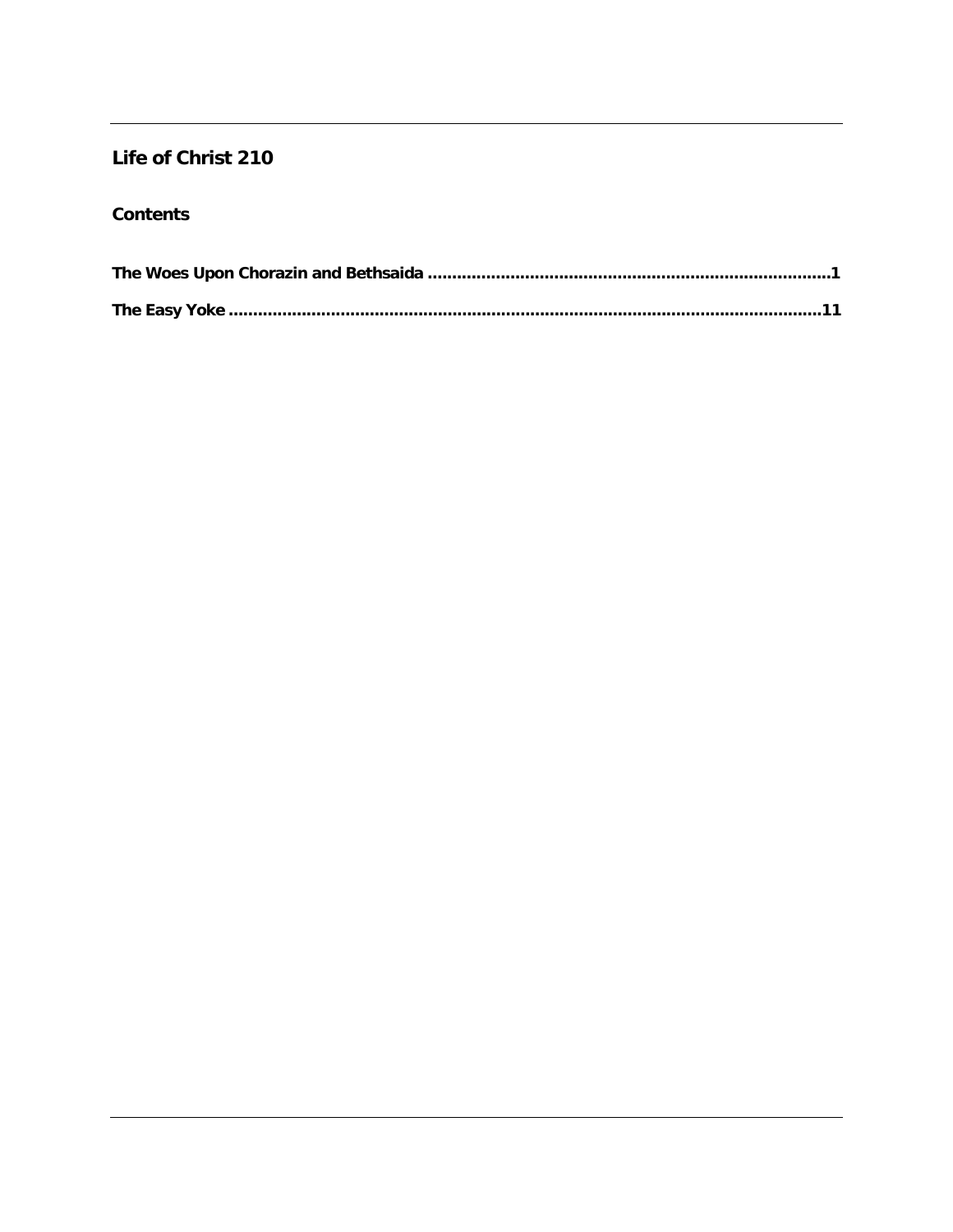#### <span id="page-2-0"></span>**The Woes Upon Chorazin and Bethsaida**

The Woes upon Chorazin and Bethsaida

Matthew 11:20-24:

(20) Then He began to denounce the cities in which the most of His miracles appeared, because they did not repent: (21) 'Woe to you, Chorazin, woe to you, Bethsaida; because if in Tyre and Sidon the miracles which occurred appeared among you, they would have long ago repented in sackcloth and ashes. (22) Therefore I say to you, it will be more tolerable for Tyre and for Sidon in the day of judgment than for you. (23) And you Capernaum, You will you be lifted as far as heaven, will you? You will fall down as far as Hades... because if in Sodom there appeared the miracles which appeared in you, it would have remained until this day. (24) Therefore I say to you that it will be more tolerable for the ground of Sodom in the day of judgment than for you."

Introduction.

In this passage we will examine the doctrines of corporate responsibility and final judgment.

Furthermore we will study Old Testament history, to briefly examine the negative examples of Tyre, Sidon, and Sodom.

II. City histories - modern.

Chorazin.

This is the only New Testament reference to this city; there are no Old Testament references at all.

It lies a couple of miles from Capernaum, and was important enough for a special Roman road connecting it to the main caravan route to Damascus.

Bethsaida.

This town (the 'House of Fishing') was founded by Philip the Tetrarch of Herod's family in honor of Julia, the daughter of Julius Caesar. Philip made it his capital.

It is named as the hometown of Philip, Andrew, and Peter, the disciples of our Lord. It may also be the hometown of James and John.

In Mark 8:22-26 Christ does still another miracle there, healing a blind man by spitting on his eyes and laying His hands on him.

It is across the Jordan from the other cities mentioned by Christ in our passage.

#### Capernaum.

This was the headquarters of Jesus for the major part of His Galilean ministry, Matthew 4:13, "and leaving Nazareth, He came and settled in Capernaum, which is by the sea, in the region of Zebulun and Naphtali." Christ even calls Capernaum His own city in Matthew 9:1.

Matthew worked in a tax office there, and Peter and Andrew had moved there from Bethsaida.

Many miracles are listed as having occurred here:

The exorcism of the demonaic in the synagogue, Mark 1:21-28.

The healing of Peter's mother-in-law, Mark 1:29- 31.

The healing of the paralytic who was let down through the roof, Mark 2:1-12.

The healing of the official's child, John 4:46-54.

The healing of the centurion's servant, Matthew 8:5-13.

III. City histories - ancient. "Famous destructions for a thousand, Alex."

#### Tyre.

Tyre is a very ancient city on the seacoast of the Mediterranean, northwest of Jerusalem. It is mentioned in ancient Egyptian texts as far back as the 19th century, BC

During the reign of Hiram I, Tyre became the friend of Israel, and aided greatly in the building of Solomon's temple. 1 Kings 7:13-50.

But the people of Tyre were often a target of prophecy, and that means degeneracy and idolatry.

Ezekiel 26-28 and Zechariah 9 are the two main passages of prophetic judgment against Tyre.

Ezekiel 26:14 is a highlight: "'I will make you a bare rock; you will be a place for the spreading of nets. You will be built no more, for I the Lord have spoken,' declares the Lord"

Ezekiel 28:11-19 contains the restatement of the prehistoric dirge over Satan as it applies to the king of Tyre.

Zechariah 9:3-4 says this: "(3) For Tyre built herself a fortress and piled up silver like dust, and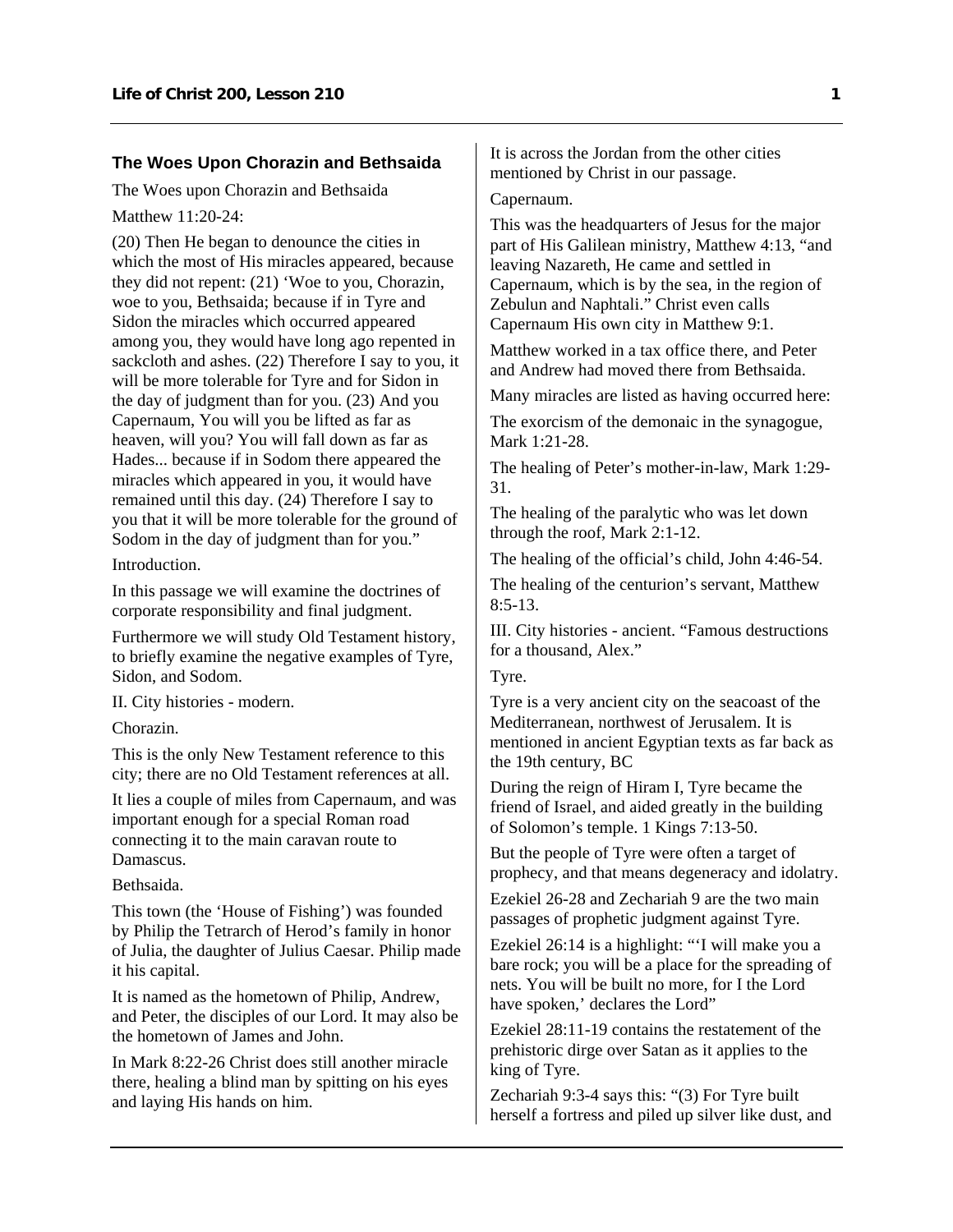gold like the mire of the streets. (4) Behold, the Lord will dispossess her and cast her wealth into the sea; and she will be consumed with fire."

In the middle of the fourth century, BC, Tyre was destroyed by siege, and nothing was left. It was one of the more spectacular destructions in history. Sidon.

Sidon is not too fare from Tyre, about 25 miles to the north. Its history is closely associated with its sister city. Often they are mentioned in one breath 'Tyre and Sidon.' But do not be fooled: these two cities often battled.

Sidon is first mentioned in about the 15th or 14th century BC They were first under Egyptian dominance, and then after 1200 BC, Phoenician sway came to bear over them.

With the rise of Israel under king David around 1000 BC, the Phoenician or Philistine power base was broken, so that Sidon established autonomy as a kingdom.

In the mid-eighth century, Sidon had fallen to the kingdom of Tyre under Hiram the second.

When the northern kingdom of Israel fell in 722 and thereafter, Sidon came under the Assyrian empire. With the rise of the Babylonians, Sidon then went that way.

During the Persian revolt of Straton in 351, Sidon was destroyed completely. It was another spectacular destruction of the ancient world.

Isaiah 23 contains a prophecy against both Tyre and Sidon. It predicts their destruction.

Sodom.

There is a big hole where Sodom used to be. It is now the Dead Sea, and the lowest place on earth. Enough said.

IV. The doctrine of corporate responsibility.

In this passage, Christ concentrates His final judgment on three cities. The punishment is corporate.

Corporate responsibility is certainly a part of Bible Doctrine. We need to examine two major points: the fact of corporate responsibility, and the mixture of individual justice with corporate justice.

The fact of corporate responsibility.

The five cycles of discipline, Leviticus 26:14-39.

The First Cycle, verses 14-17, "'(14) But if you will not listen to me and carry out all these commands, {15} and if you reject my decrees and abhor my laws and fail to carry out all my commands and so violate my covenant, {16} then I will do this to you: I will bring upon you sudden terror in the form of wasting diseases and fever that will destroy your sight and drain away your life. You will plant seed in vain, because your enemies will eat it. {17} I will set my face against you so that you will be defeated by your enemies; those who hate you will rule over you, and you will flee even when no one is pursuing you."

The Second Cycle, verses 18-20. "{18} 'If after all this you will not listen to me, I will punish you for your sins seven times over. {19} I will break down your stubborn pride and make the sky above you like iron and the ground beneath you like bronze. {20} Your strength will be spent in vain, because your soil will not yield its crops, nor will the trees of the land yield their fruit."

The Third Cycle, verses 21-22. "{21} 'If you remain hostile toward me and refuse to listen to me, I will multiply your afflictions seven times over, as your sins deserve. {22} I will send wild animals against you, and they will rob you of your children, destroy your cattle and make you so few in number that your roads will be deserted."

The Fourth Cycle, verses 23-26. "{23} 'If in spite of these things you do not accept my correction but continue to be hostile toward me, {24} I myself will be hostile toward you and will afflict you for your sins seven times over. {25} And I will bring the sword upon you to avenge the breaking of the covenant. When you withdraw into your cities, I will send a plague among you, and you will be given into enemy hands. {26} When I cut off your supply of bread, ten women will be able to bake your bread in one oven, and they will dole out the bread by weight. You will eat, but you will not be satisfied."

The Fifth Cycle, verses 27-39. "{27} 'If in spite of this you still do not listen to me but continue to be hostile toward me, {28} then in my anger I will be hostile toward you, and I myself will punish you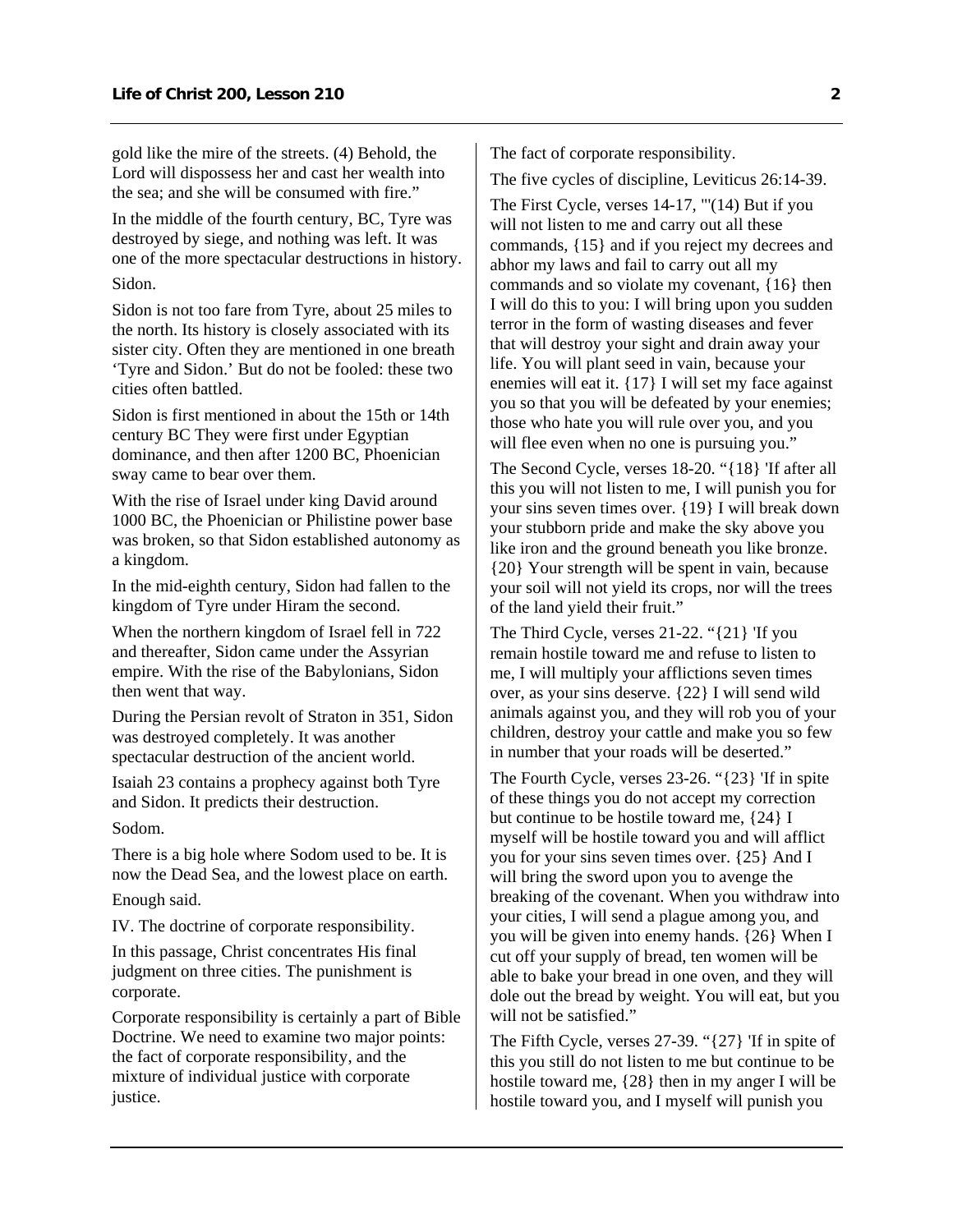for your sins seven times over. {29} You will eat the flesh of your sons and the flesh of your daughters. {30} I will destroy your high places, cut down your incense altars and pile your dead bodies on the lifeless forms of your idols, and I will abhor you.  $\{31\}$  I will turn your cities into ruins and lay waste your sanctuaries, and I will take no delight in the pleasing aroma of your offerings. {32} I will lay waste the land, so that your enemies who live there will be appalled. {33} I will scatter you among the nations and will draw out my sword and pursue you. Your land will be laid waste, and your cities will lie in ruins. {34} Then the land will enjoy its Sabbath years all the time that it lies desolate and you are in the country of your enemies; then the land will rest and enjoy its Sabbaths. {35} All the time that it lies desolate, the land will have the rest it did not have during the Sabbaths you lived in it. {36} "'As for those of you who are left, I will make their hearts so fearful in the lands of their enemies that the sound of a windblown leaf will put them to flight. They will run as though fleeing from the sword, and they will fall, even though no one is pursuing them. {37} They will stumble over one another as though fleeing from the sword, even though no one is pursuing them. So you will not be able to stand before your enemies. {38} You will perish among the nations; the land of your enemies will devour you. {39} Those of you who are left will waste away in the lands of their enemies because of their sins; also because of their fathers' sins they will waste away."

These cycles bring corporate punishment onto the nation of Israel for her rejection of God's code of divine establishment. The discipline is upon the nation as a whole.

Principle: participation in any evil organization means that you will share the discipline of it, when God comes to act.

This discipline is designed to motivate the individuals of the organization to reform themselves before Him.

Reformation of any organization comes from the reformation of individual souls.

Those spiritually sound persons who are left in a degenerate organization must function as ambassadors to those who are not.

At the same time, they must consider whether the function of evil is tolerable.

The destruction of Sodom, Genesis 18:16-33, "(16) Then the men rose up from there, and looked down toward Sodom; and Abraham was walking with them to send them off. (17) The Lord said, 'Shall I hide from Abraham what I am about to do, (18) since Abraham will surely become a great and mighty nation, and in him all the nations of the earth will be blessed? (19) For I have chosen him, so that he may command his children and his household after him to keep the way of the Lord by doing righteousness and justice, so that the Lord may bring upon Abraham what He has spoken about him.' (20) And the Lord said, 'The outcry of Sodom and Gomorrah is indeed great, and their sin is exceedingly grave. (21) I will go down now, and see if they have done entirely according to its outcry, which has come to Me; and if not, I will know.' (22) Then the men turned away from there and went toward Sodom, while Abraham was still standing before the Lord. (23) Abraham came near and said, 'Will You indeed sweep away the righteous with the wicked? (24) Suppose there are fifty righteous within the city; will You indeed sweep it away and not spare the place for the sake of the fifty righteous who are in it? (25) Far be it from You to do such a thing, to slay the righteous with the wicked, so that the righteous and the wicked are treated alike. Far be it from You! Shall not the Judge of all the earth deal justly?' (26) So the Lord said, 'If I find in Sodom fifty righteous within the city, then I will spare the whole place on their account.' (27) And Abraham replied, 'Now behold, I have ventured to speak to the Lord, although I am but dust and ashes. (28) Suppose the fifty righteous are lacking five, will You destroy the whole city because of five?' And He said, 'I will not destroy it if I find forty-five there.' (29) He spoke to Him yet again and said, 'Suppose forty are found there?' And He said, 'I will not do it on account of the forty.' (30) Then he said, 'Oh may the Lord not be angry, and I shall speak; suppose thirty are found there?' And He said, 'I will not destroy it on account of the twenty.' (31) And he said, 'Now behold, I have ventured to speak to the Lord; suppose twenty are found there?' And he said, 'I will not destroy it on account of the twenty.' (32) Then he said, 'Oh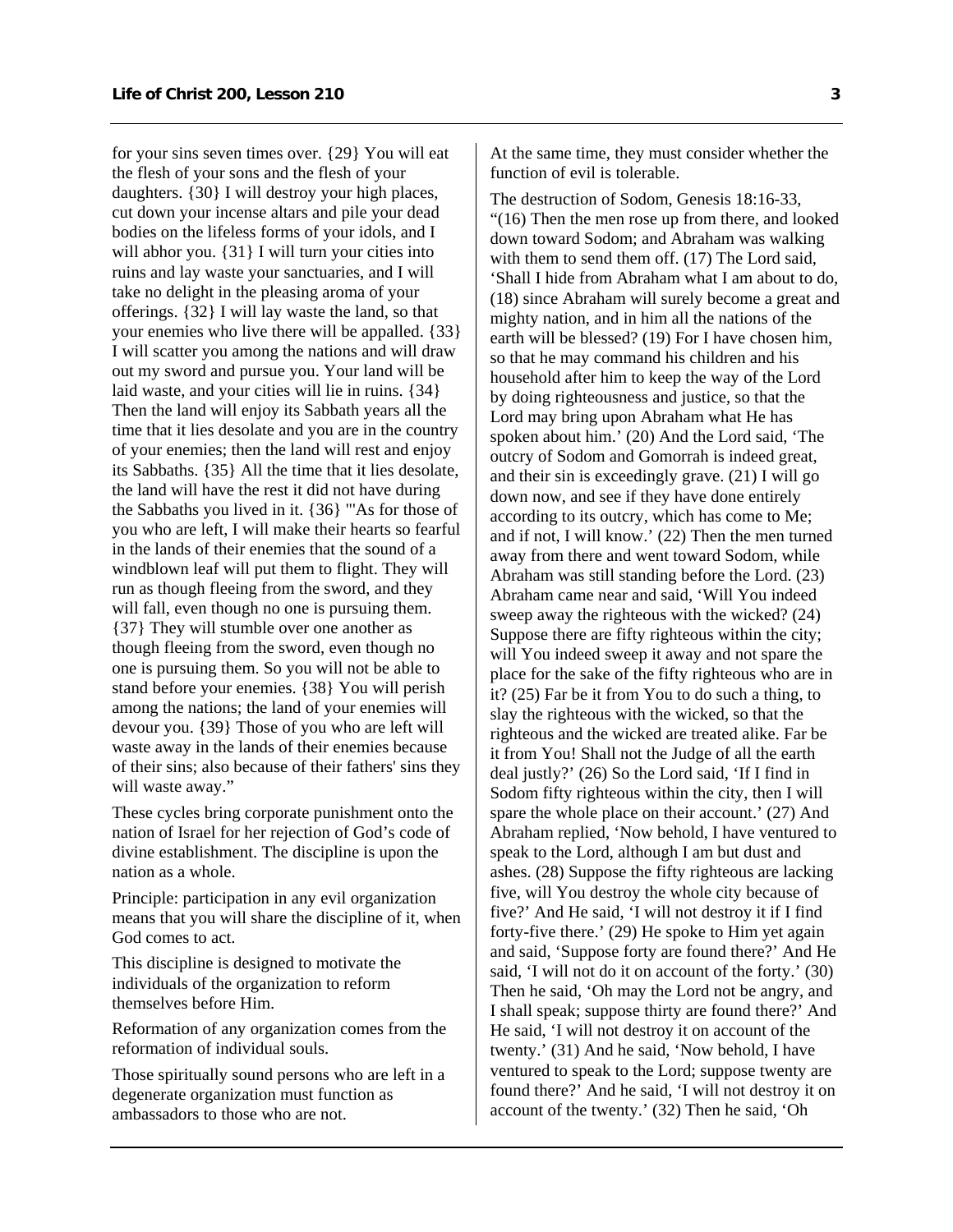may the Lord not be angry, and I shall speak only this once; suppose ten are found there?' And He said, 'I will not destroy it on account of the ten.' (33) As soon as He had finished speaking to Abraham the Lord departed, and Abraham returned to his place."

Abraham's real concern is for Lot and his family, and God sees to it that they escape, as is explained in the next chapter.

So every innocent person is taken care of by the justice of God, even in the cases of corporate punishment.

But Lot and his family still suffered; they lost their possessions and their homes, although they had their lives preserved (except his unfaithful wife).

One note: it may be your time to die. If it is, then you may share in the corporate punishment of a nation or city even though you are righteous. Generally, you will have to escape.

The destruction of enemy cities.

Deuteronomy 20:10-20: "(10) When you approach a city to fight against it, you shall offer it terms of peace. (11) If it agrees to make peace with you and opens to you, then all the people who are found in it shall become your forced labor and shall serve you. (12) However, if it does not make peace with you, but makes war against you, then you shall besiege it. (13) When the Lord your God gives it into your hand, you shall strike all the men in it with the edge of the sword. (14) Only the women and the children and the animals and all that is in the city, all its spoil, you shall take as booty for yourself; and you shall use the spoil of your enemies which the Lord your God has given you. (15) Thus you shall do to all the cities that are very far from you, which are not of the cities of these nations nearby."

This provision of the Law makes it clear that there is corporate responsibility for the enemies of God.

Furthermore, you can see that the men of the organization bear the full responsibility of the sword.

Additionally, God is a merciful God. It is a given that the city will fall; that He gives the men a chance to live according to their choice is clear evidence of His mercy.

The men of the city have a chance to take God at His word. If they do not, then it is clear that they hate God, and they will die.

The destruction of idolatrous cities.

Deuteronomy 13:12-16: "(12) If you hear in one of your cities, which the Lord you God is giving you to live in, anyone saying that (13) some worthless men have gone out from among you and have seduced the inhabitants of their city, saying, 'Let us go and serve other gods' (whom you have not known), (14) then you shall investigate and search out and inquire thoroughly. If it is true and the matter established that this abomination has been done among you, (15) you shall surely strike the inhabitants of that city with the edge of the sword, utterly destroying it and all that is in it and its cattle with the edge of the sword. (16) Then you shall gather all its booty into the middle of its open square and burn the city and all its booty with fire as a whole burnt offering to the Lord your God; and it shall be a ruin forever. It shall never be rebuilt."

This has to do with idolatry among the people.

All the inhabitants of the city are destroyed after proper jurisprudence. All of the spoil of its conquest is killed and then burned as an offering to God.

Principle: idolaters become a burnt offering to God; their folly demonstrates God's justice and righteousness as beneficial to mankind.

Corporate responsibility in the New Testament.

As a part of the Establishment Code of the Mosaic Law.

Toward churches, Revelation 2-3.

(1) In these chapters, Christ sends messages through John to each of the seven churches of Asia.

(a) Revelation 2:4-5 (to Ephesus), "(4) But I have this against you, that you have left your first love. (5) Therefore remember from where you have fallen, and repent and do the deeds you did at first; or else I am coming to you and will remove your lampstand out of it place - unless you repent."

(b) Revelation 2:14-16 (to Pergamum), "(14) But I have a few things against you, because you have there some who hold the teaching of Balaam, who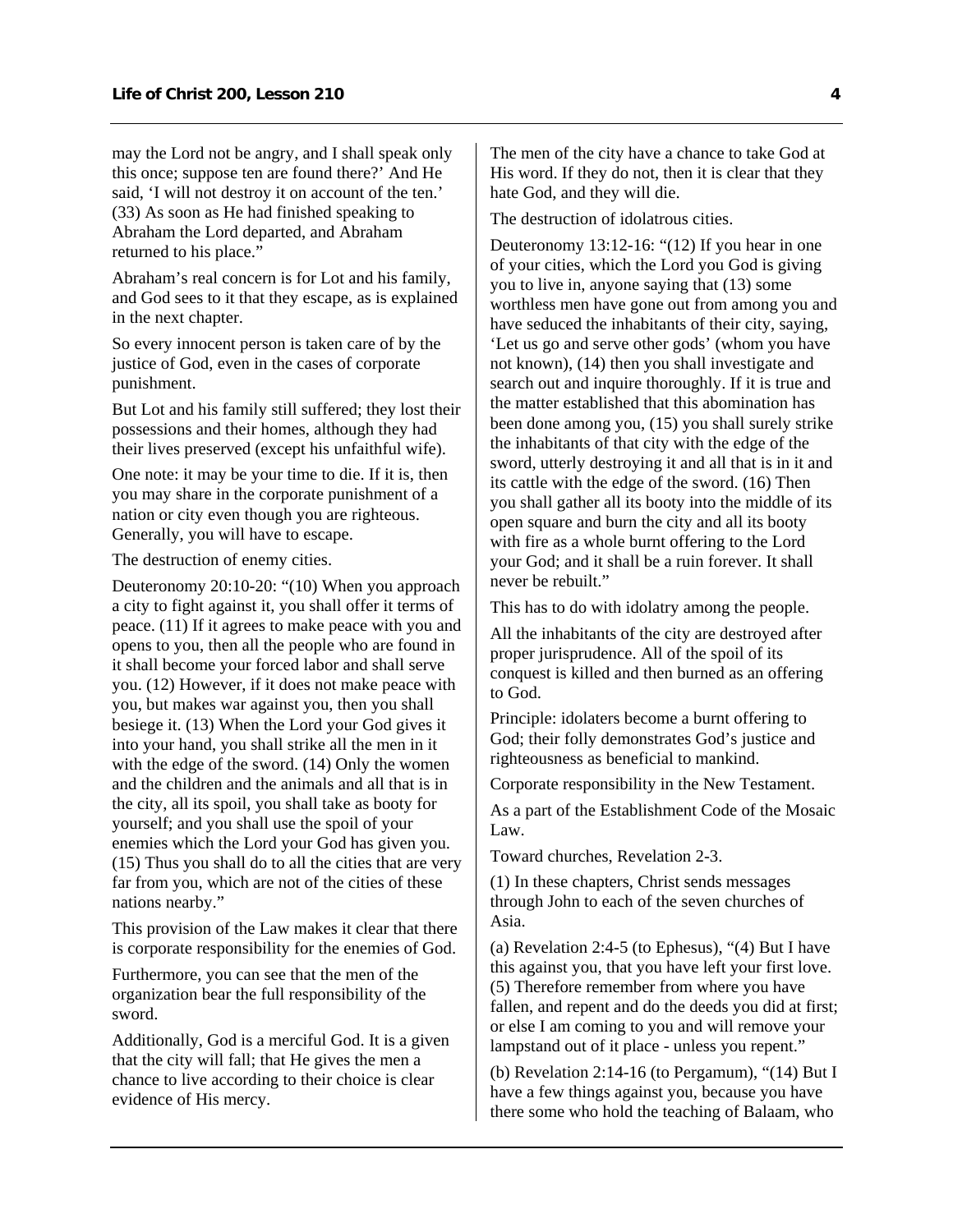kept teaching Balak to put a stumbling block before the sons of Israel, to eat things sacrificed to idols and to commit acts of immorality. (15) So you also have some who in the same way hold the teaching of the Nicolaitans (Gnostic licentiousness). (16) Therefore repent; or else I am coming to you quickly, and I will make war against them with the sword of My mouth."

(c) Revelation 2:20-24 (to Thyatira), "(20) But I have this against you, that you tolerate the woman Jezebel, who calls herself a prophetess, and she teaches and leads My bond-servants astray so that they commit acts of immorality and eat things sacrificed to idols. (21) I gave her time to repent, and she does not want to repent of her immorality. (22) Behold, I will throw her on a bed of sickness, and those who commit adultery with her into great tribulation, unless they repent of her deeds. (23) And I will kill her children with pestilence, and all the churches will know that I am He who searches the minds and hearts; and I will give to each one of you according to your deeds. (24) But I say to you, the rest who are in Thyatira, who do not hold this teaching, who have not known the deep things of Satan, as they call them - I place no other burden on you."

· The sin with Jezebel was not institutionalized within the church there.

· Rather, many members of this local body went out to visit her and more.

· So there is discipline only against those who go out, and not against the church itself.

(d) Revelation 3:1-3 (to Sardis), "(1) To the angel of the church in Sardis write: He who has the seven Spirits of God and the seven stars, says this: 'I know your deeds, that you have a name that you are alive, but you are dead. (2) Wake up, and strengthen the things that remain, which were about to die; for I have not found your deeds completed in the sight of My God. (3) So remember what you have received and heard; and keep it, and repent. Therefore if you do not wake up, I will come like a thief, and you will not know at what hour I will come to you."

(e) Revelation 3:15-19 (to Laodicea), "(15) I know your deeds, that you are neither cold nor hot; I wish that you were cold or hot. (16) So because

you are lukewarm, and neither hot nor cold, I will spit you out of My mouth. (17) Because you say, 'I am rich, and have become wealthy, and have need of nothing,' and you do not know that you are wretched and miserable and poor and blind and naked, (18) I advise you to buy from Me gold refined by fire so that you may become rich, and white garments so that you may clothe yourself, and that the shame of your nakedness will not be revealed; and eye salve to anoint your eyes so that you may see. (19) Those whom I love, I reprove and discipline; therefore be zealous and repent.'"

So there is corporate responsibility in churches and nations during the church age. In fact, we can safely extend the principle to every organization.

Principles of Corporate Responsibility.

A corporation is here defined as any organization on earth, from the marriage to the nation.

Individual responsibility supersedes corporate responsibility.

Individual justice supersedes corporate justice.

If members of the corporation participate in evil outside of corporate function, there is no corporate responsibility.

If the corporation functions under the principle of sin, human good, or evil, then all members of the corporation are culpable unto God.

There are degrees of sin: minor graft and murder are distinguished by the Bible, and these kinds of distinctions should be considered in the corporate realm.

The Biblical method of capital punishment is stoning; it has a strong corporate emphasis, because the individual members of the corporation (family and neighborhood) must participate in the punishment. Stoning points out that criminality has strong influence from the family and neighborhood.

Under corporate responsibility, there are three individual responsibilities:

To grow spiritually and have maximum invisible impact.

To have personal integrity. That is, to conduct yourself within the corporation under the principles of divine character.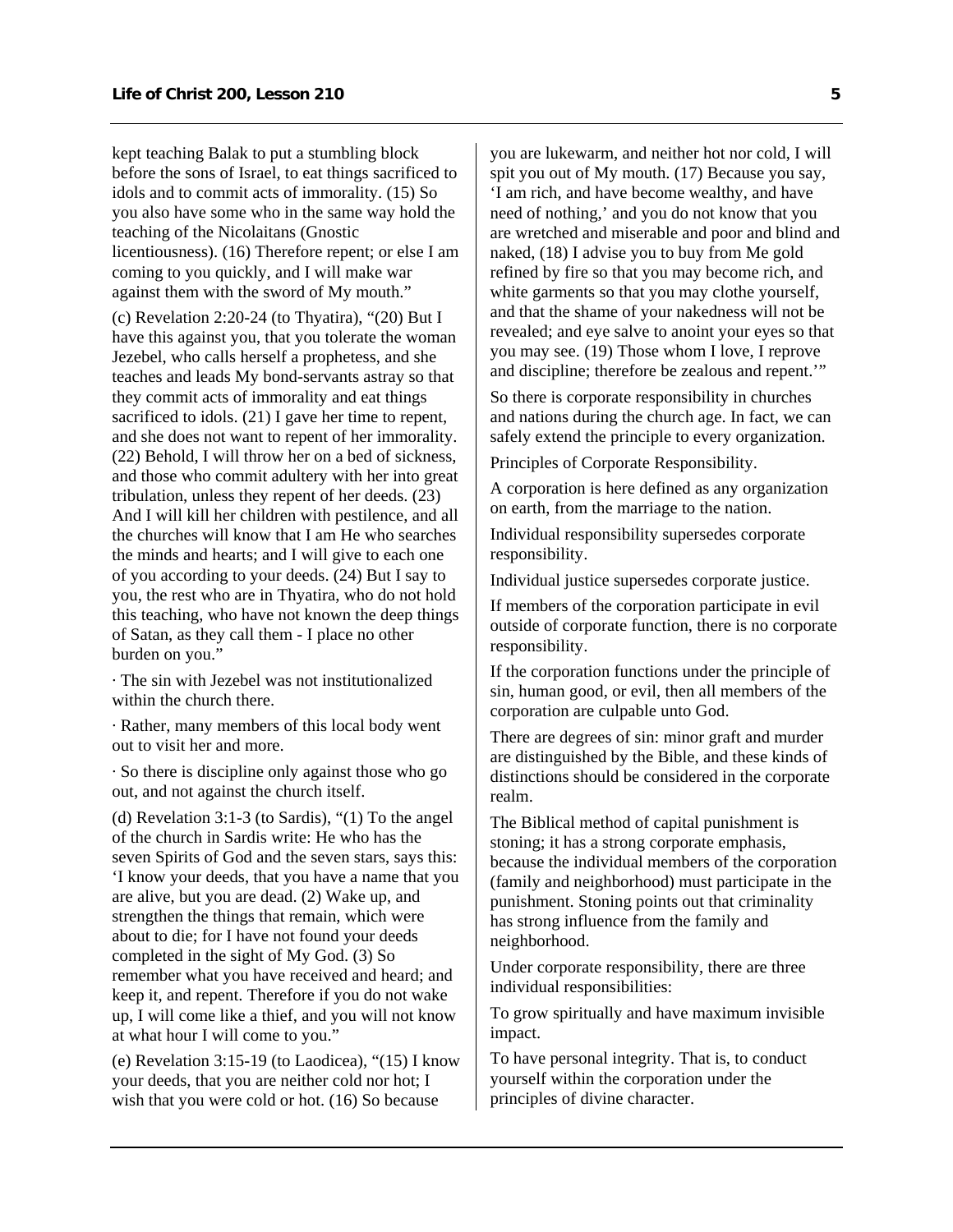To refuse to participate in corporate-sponsored sin.

Crusader arrogance destroys any true positive impact that a believer might have.

Crusader arrogance attempts to destroy the authority systems of a corporation.

Crusader arrogance destroys evil and good together in one fell swoop - the nature of the term derives from the crusades, when armies descended on the Holy Land in order to free it from the Egyptians and Moslems. Many good men died and after nearly 200 years of warfare nothing at all was accomplished. Most Europeans were embittered about the whole experience.

(1) During the Middle Ages, especially around 1000 AD, it became the practice of many Christians and religious types to make pilgrimages to the Holy Land.

(2) Many of these pilgrims were self-righteous and terribly arrogant, and they treated the occupants of Palestine with disdain.

(3) As a result of the conflicts between Christians and Moslems over the pilgrimages, access to the Holy places was limited and even stopped altogether.

(4) This led to an outrage in Europe, and the Pope Urban II made an impassioned appeal at Clermont, in which he made the case for the military capture of Palestine. He summarized his appeal with the words "God wills it!" and this became the rallying cry of the First Crusade.

(5) The First Crusade is noted for its disorganized waves of armies.

(a) First the lesser lords and commoners went in four groups, each failing spectacularly in turn. The fourth of these turned anti-Semitic and began their crusade by marching through the Rhineland and attacking enclaves of Jews wherever they went. All of these groups suffered from a lack of discipline and leadership, and they inevitably lost their cohesion through desertion and disillusionment.

(b) The greater lords of Europe set out in 1096. Representing many nations and languages, this grand alliance was not much more than a disorganized collection of small regiments of men. After many adventures that seemed to always

include internal squabbles, these armies marched through Asia Minor and besieged Antioch, taking it after a great struggle. They went on to Jerusalem, and captured it on July 15, 1099. There was a big argument then on who was to rule the newly captured land.

(c) After this, the outposts in the Holy Land were strengthened, and the crusaders generally took everything that was not nailed down. Many laid claim to parcels of the conquered land, and some became wealthy.

(6) The Second Crusade is noted for what was lost.

(a) While the crusaders left in the Holy Land were trying to consolidate their gains, an enemy came from the west, in Egypt. His name was Saladin.

(b) Saladin attacked with ferocity and quickness. He recaptured Jerusalem in October of 1187. The crusaders were driven back to just a few outposts along the Mediterranean coast.

(7) The Third Crusade was an attempt to take back what had fallen.

(a) The Holy Roman Emperor, Frederick I, "Barbarossa," Philip II of France, and Richard the Lion-hearted of England all headed up their respective armies of state.

(b) Although Richard dominated the military scene, and was justly noted for his courage in battle, he was also ruthless, and massacred prisoners of war.

(c) Richard defeated Saladin in September of 1191, and although they had made no great territorial gains, Saladin at least agreed to allow Christians access to Jerusalem.

(8) The Fourth Crusade attacked and sacked Constantinople out of rage and greed. It simply caused a great division between Christians east and west, and never reached the Holy Land.

(9) In the next century, there were two movements of children, which were sheer folly and disasters.

(a) "In France a shepherd boy, Etienne, from Cloyes, near Vendome, announced that he was directed in a vision to lead an expedition to crush the Saracens. He and the followers he attracted preached across France, and thousands of children joined him and gathered at Marseilles. They expected the sea to open before them, but when it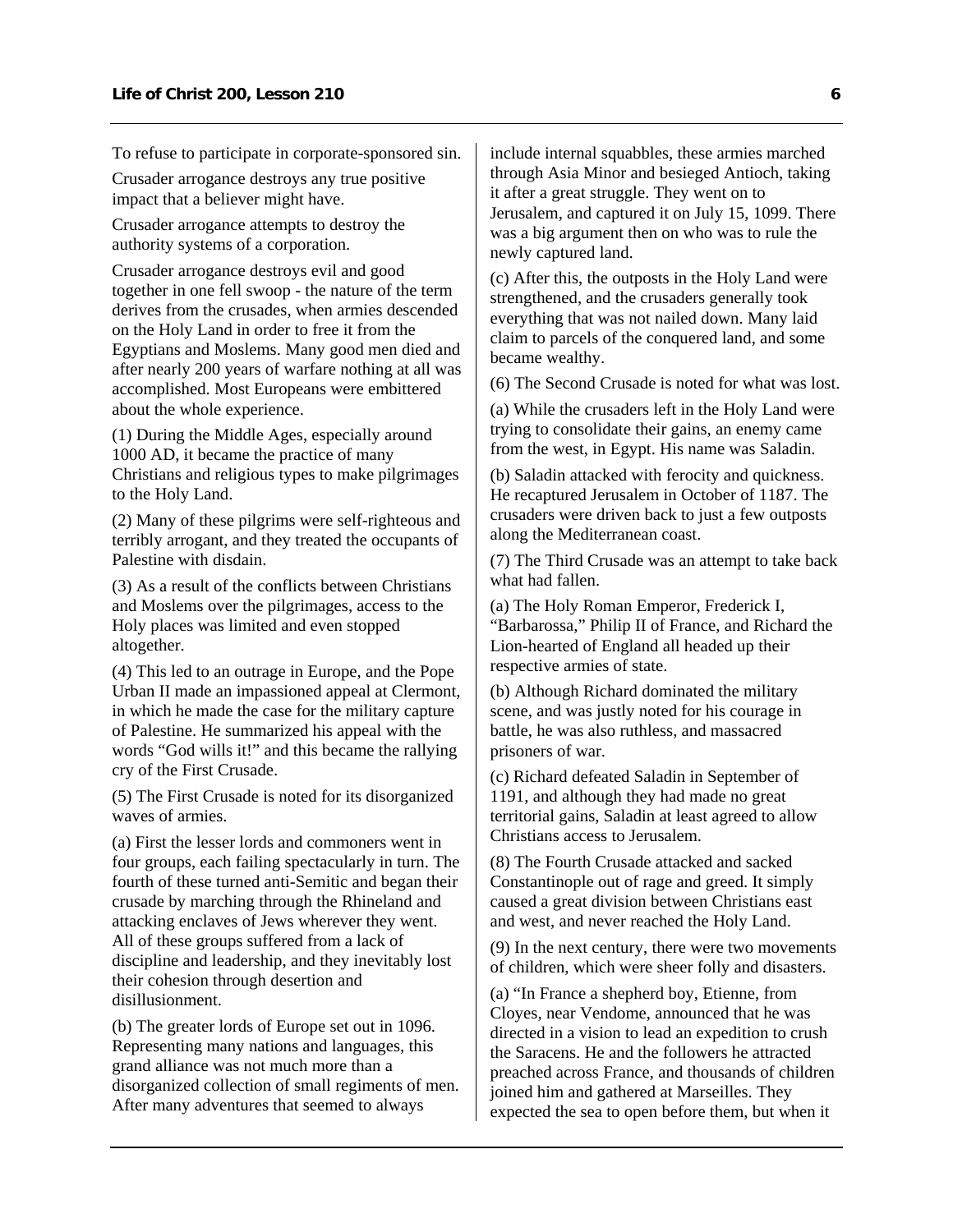failed they embarked in seven vessels. Two of these were wrecked off Sardinia, and the other five were captured, evidently by pre-arrangement, and the children taken to the slave markets of Alexandria and Baghdad." - the American Peoples' Encyclopedia, vol.6, p.577.

(b) A second expedition of children got to the sea in Italy, and when it did not open for them, the Pope urged them to go home, and they did.

(10) There were other minor crusades and diplomacies, but all failed to accomplish the initial aim.

(11) And listen: what Biblical mandate was ever in place that people had a necessity toward pilgrimage? How is a pilgrimage, a work, ever a spiritual necessity? It was emotion, and nothing more that drove the crusades. Any believer with truth in his soul could see this and avoid it.

(12) And once a crusade is begun, there is sacrifice involved, and pride goes with that sacrifice, so that it is difficult indeed to retreat.

(13) The American People's Encyclopedia concludes: "The effects of the crusades seem largely negative. At the conclusion of the movement the Holy Land was more thoroughly in Moslem control than at the beginning. The Byzantine empire, the bulwark of Christendom, was irreparably weakened... The treachery and cruelty which marked much of their history, and the apparent futility of the effort, are in marked contrast to the faith, courage, and devotion which were sometimes the reality, and always the ideal, of the crusade."

Crusader arrogance sets up a false premise and takes extreme action to fulfill that premise. The extreme action normally stems from an apparently pure motive.

Usually the false premise includes improvement of the devil's world.

The crusade has a 'no turning back' mentality.

The crusade does not care about ethics related to means. They will achieve their false goals on the basis of corrupt means, even implementing evil.

Crusades not only always fail, but they also always make the situation worse in their failure.

10. The challenge that every Christian has in the devil's world is this: how to change the people, and even the organizations, without destroy yourself and the organizations. This is accomplished as follows:

Priorities. That is, spiritual growth and relationship with God must be the number one priority in the life of every Christian.

Duty. That is, a sense of duty about ambassadorship. Changing organizations is always about changing lives.

Humility and Authority Orientation. True humility is a predisposition to obey legitimate authority; authority orientation is the understanding of authority as a divine institution, and its role in preserving freedom.

Esprit de Corps.

(1) Esprit de corps has many characteristics.

(a) Confidence based on the system, and not on personal attributes.

(b) Putting the system above self in impersonal love.

(c) A sense of destiny based on the system, not on self.

(d) Fellowship with others based on the system, not on personal attributes

(e) Perpetuation of high personal standards totally apart from what the world has to offer in the form of peer pressure, status quo, media pressure, current trends, and popularity.

(f) Esteem based on the system rather than on self.

(g) Perpetuation of traditions and lore.

(2) Esprit de corps in the Christian life is based on the person and work of Jesus Christ.

(3) Esprit de corps in the Christian life is accelerated by the consistent filling of the Spirit plus the consistent intake, metabolization, and processing of bible doctrine under a pastor teacher.

(4) Esprit de corps is applied in several ways:

(a) Impersonal love.

- (b) A personal sense of destiny.
- (c) Spiritual self esteem.
- (d) Fellowship with other Christians.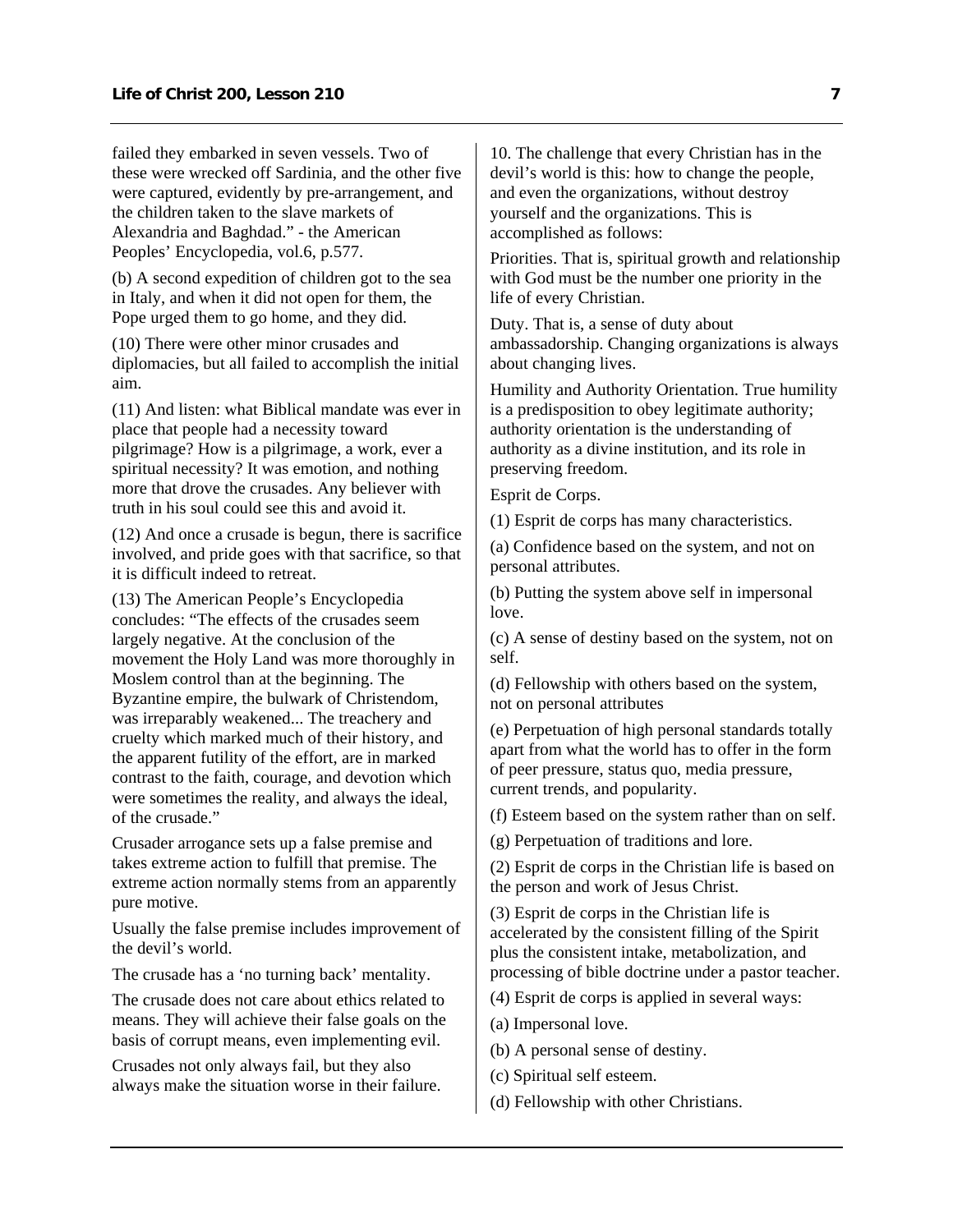(e) Perpetuation of the standards of the Christian life in spite of what the opinion of the world might have to say.

(5) Esprit de corps in the Christian life has as its prototype the person of Jesus Christ.

(6) Esprit de corps is an important part of many of the problem solving devices for church age believers.

(7) Illustrations of Esprit de Corps.

(a) After the 1982 Beirut Bombing, Marine Corps Commandant P. X. Kelly visited a wounded Marine in the hospital to present his Purple Heart. Covered by tubes and unable to speak, the Marine simply asked for pad and pen. On it he wrote: "Semper Fi."

(b) Marine Corps Lore: Chesty Puller, when shown a flame-thrower the first time, asked, "Where do you put the bayonet?"

(c) The Marine Corps OCS system. The Marine Corps officer program is primarily run by enlisted men; in order to receive a commission as a Marine Corps Officer, you have to get by the enlisted cadre. If you meet their standards, then they figure you are qualified to lead them into battle.

(d) You are a Marine first. As a Christian, you are a Christian first.

Distinctions in he doctrine of final judgment.

Hebrews 9:27-28, "(27) And inasmuch as it is appointed for men to die once and after this comes judgment, (28) so Christ also, having been offered once to bear the sins of many, will appear a second time for salvation without reference to sin, to those who eagerly await Him."

You only die once; you only get one chance in this world, and then comes judgment.

The lesson of verse 28 is that Christ appears twice for salvation; the first advent is the cross, while the second is the rescue of the remnant of Israel at the end of the tribulation.

You get one shot at this life; this is your life!

A Panorama of Judgment.

The judgment of Adam's Original Sin.

Judgement of our sins on the cross.

The self-judgment of our sins in time through confession.

The Judgment Seat of Christ, the evaluation of all Church Age believers.

The baptism of fire, which is the judgment of all unbelievers of the tribulation, both Jew and Gentile, Mt 25:31-46; Ezek 20:33-48.

The evaluation of all tribulational believers, both Jew and Gentile, Mt 25:31-46; Dan 12:2-3.

At the great white throne, there are three categories of judgments.

The judgment of believers.

(1) All believers who lived before the incarnation, both Jew and Gentile, are judged at this time.

(2) All Millennial believers are judged at this time.

The judgment of unbelievers. All unbelievers in history, except those of the tribulation, are judged at this time. Mt 25:3146, Ezek 20:3238, Rev 20:7- 10.

The judgment of all fallen angels at the end of the Millennium. Their sentence was passed before time began, but its execution is not carried out until the end of human history.

Corporate Judgment.

The judgment of human beings for their participation in evil corporate activity must be woven into the individual judgments.

So when Christ says, "...it will be more tolerable for Tyre and for Sidon in the day of judgment than for you." He means that the individuals of those cities will receive harsh judgment for living there without concern.

But Christ does not mean that the historical populations of those cities are gathered and judged together for their sins.

Remember, individual responsibility supersedes corporate responsibility.

VI. A Brief Exposition. "(20) Then He began to denounce the cities in which the most of His miracles appeared, because they did not repent: (21) 'Woe to you, Chorazin, woe to you, Bethsaida; because if in Tyre and Sidon the miracles which occurred appeared among you, they would have long ago repented in sackcloth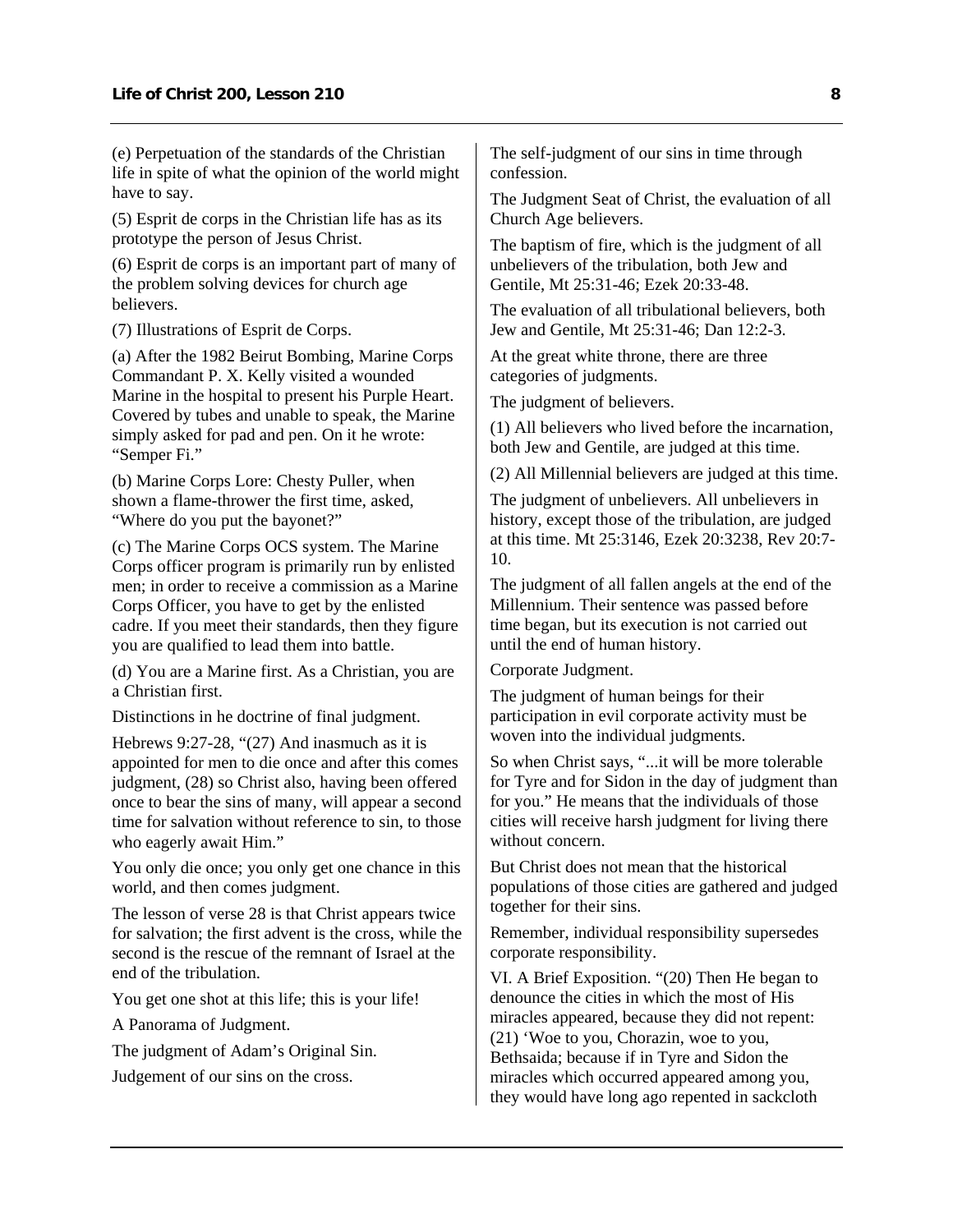and ashes. (22) Therefore I say to you, it will be more tolerable for Tyre and for Sidon in the day of judgment than for you. (23) And you Capernaum, You will you be lifted as far as heaven, will you? You will fall down as far as Hades... because if in Sodom there appeared the miracles which appeared in you, it would have remained until this day. (24) Therefore I say to you that it will be more tolerable for the ground of Sodom in the day of judgment than for you."

The first woe is pronounced against Chorazin and Bethsaida; He compares them to the ancient and evil cities of Tyre and Sidon, and mentions that they would have repented in sackcloth and ashes had they seen the same miracles.

Sackcloth was a kind of garment made of camel or goat's hair. It was a rough garment, and it signified mourning, protest, or repentance. The discomfort and non-social look of the sackcloth indicated that the wearer had turned inward to reflect upon God.

Ashes were smeared on the head or forehead to portray a simple principle: "Ashes to Ashes." They were a reminder that only the soul returns to God.

See the doctrine of Repentance.

A question has been asked: if they would have repented, then why didn't God send miracles to them? Doesn't this breach 2 Peter 3:9, "God is not willing that any should perish, but that all should come to repentance."?

In eternity past, through divine foreknowledge God knew exactly what it would take for each person to repent and be saved.

In the divine decree, God set the minimum standard that gospel information would be provided to all who desired it, that is, at least to all who are positive at God-consciousness.

This is the satisfaction of the justice of God.

However, God could not be fair in the angelic conflict and sweep everyone off their feet, overwhelming them with spectacular miracles and arguments.

So there is a minimum standard of truth that everyone will receive; but it is not possible that all receive the maximum.

In summary, God is not willing that any should perish, but He is restricted by His own sense of honor so that He will not overwhelm anyone.

The people of Tyre and Sidon had all that they needed to repent; even if they did not have the maximum, they had enough.

Verse 22 makes it clear that there are degrees of judgment in eternity.

The comparative adjective ANEKTOTERON shows those degrees.

(1) It comes from ANEKTOS, which is 'endurable, tolerable.'

(2) This adjective is made into the comparative form with the suffix -TER.

(3) So Christ clearly communicates that even in negative judgment there are degrees.

And you would believe it to be so, since God is indeed a just God, and in negative judgment there should be degrees of bad and degrees of punishment.

This is the gist of Revelation 20:12, "And I saw the dead, the great and the small, standing before the throne, and books were opened; and another book was opened, which is the book of life; and the dead were judged from the things which were written in the books, according to their deeds."

(1) The spiritually dead are judged according to their works. They cannot be judged according to their sins, because those sins were paid for at the cross.

(2) So the works of unbelievers become their condemnation, because those works were offered as a substitute for the work of Christ. For this reason, they are blasphemy before God. All works substitute the gospel.

(3) Naturally, some unbelievers are more prolific at their substitution efforts than others.

(4) Therefore, the fact that the people of Bethsaida and Chorazin rejected such a compelling presentation of the gospel indicates that they had a substitute fabricated that was equal in their minds to what Christ had given.

(5) The principle: any given substitute gospel must be equal in elaboration to the level of excellence with which the true gospel is presented.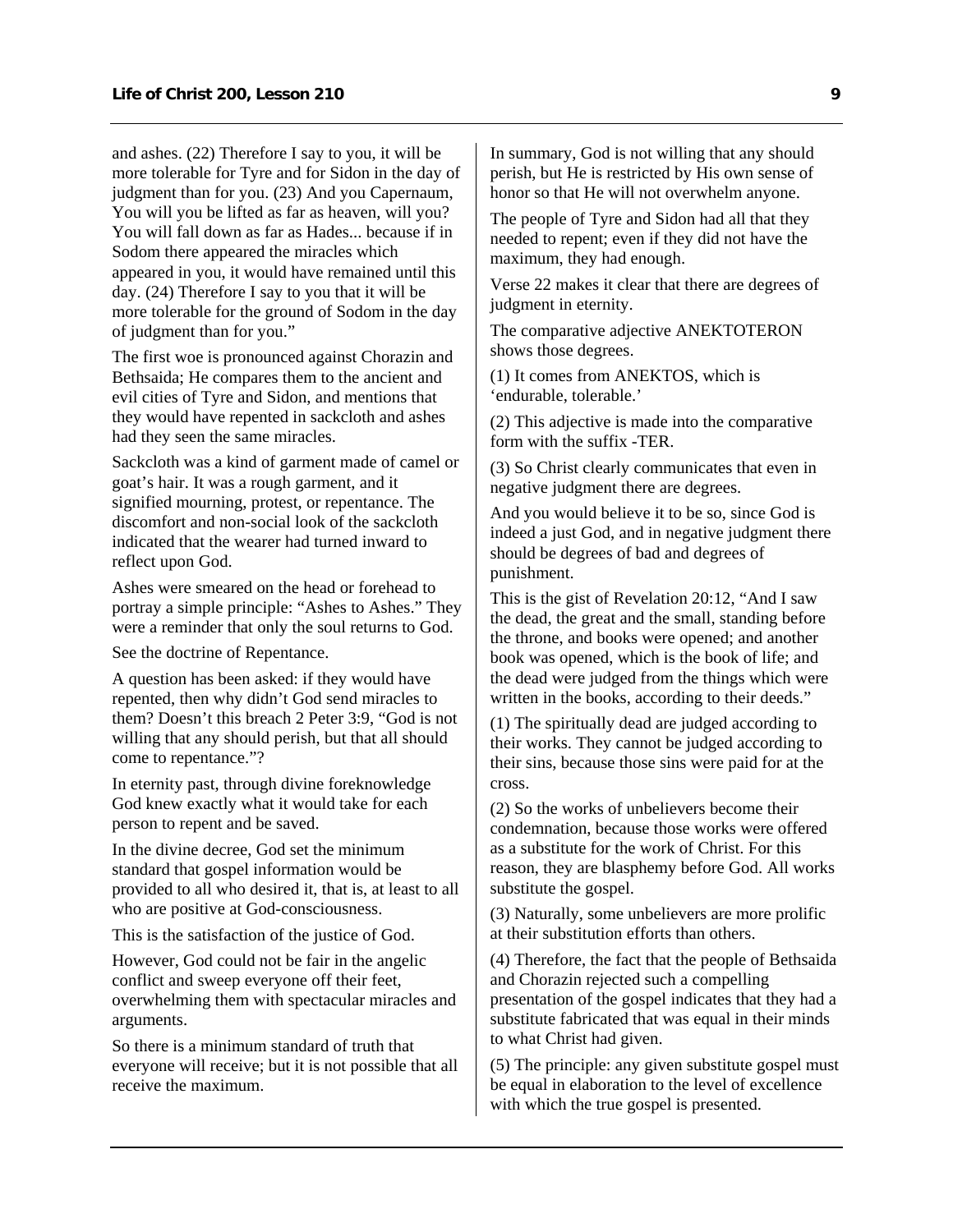(6) And the elaborate substitute that the citizens of these bad towns had must have been something quite amazing. It was most likely the emotional appeal of the zealot movement that was so prevalent in Galilee during that time.

(7) So a warning: political zealotry is a powerful substitute for spirituality.

The second woe is pronounced against Capernaum.

A quote was popular in Capernaum during that time: You will you be lifted as far as heaven.

Christ has taken the quote from some popular theme about Capernaum. Apparently, this was a catch-phrase around that town. It was apparently employed to denote the entire town, and placed with some condition of zealotry. "If you throw off the Romans, you will be lifted as far as heaven."

Christ places this catch-phrase in a sentence which expects a negative answer. This is accomplished by the placement of the negative adverb ME within the Greek question.

But Christ refutes this, and indicates the evil of their pride.

Isaiah 14:14 comes close to their quote, and this is not good. "I will ascend above the heights of the clouds; I will make myself like the Most High."

(1) But of course this is the prehistoric quote of Satan at his rejection of the grace offer of God.

(2) And it is pure evil. The citizens of Capernaum had adopted a slogan straight from the devil's quotebook.

(3) Their system of works had replaced one of the most compelling presentations of the gospel of all time. It is no surprise that they had adopted Satan's very own slogan.

So Christ replies with Isaiah 14:15: "Nevertheless you will be thrust down to Sheol, to the recesses of the pit."

An outline of Isaiah 14:4-20. The pronouncement of the end of the oppressor.

The pronouncement, vv.4b-6, "How the oppressor has ceased, ceased the insolent fury. Yahweh has broken the staff of the wicked, the scepter of rulers. Unceasing blows that smote the peoples in

wrath; unrelenting persecution that ruled the nations in anger."

(1) The pronouncement of the end, v.4b.

(2) The source of the end, v.5.

(3) The reason for the end, v.6.

The effect on earth, vv.7-8, "The whole earth is at rest and quiet; they break forth into singing. The cypresses rejoice at you, the cedars of Lebanon... "since you were laid low no hewer comes against us."

(1) The effect upon other nations, v.7.

(2) The effect upon the trees, v.8.

(3) The pronouncement in Sheol, vv.9-10, "Sheol beneath is stirred up to meet you when you come; The shades who were all leaders of the earth rouse to greet you; all who were kings of the nations rise from their thrones. All of them will speak and say to you, "You too have become as weak as we; you have become like us.""

The effect upon the unbeliever kings, v.9.

The response of unbeliever kings, v.10.

The pronouncement to the oppressor, vv.11-12, "Your pomp is brought down, the sound of your harps beneath you; maggots are your bed and worms are your covering. How you are fallen from heaven O Day Star, son of Dawn; you are cut down to the ground, you who laid low the nations."

(1) The fanfare of the pronouncement, v.11a.

(2) The uniform of the pronouncement, v.11b.

(3) The pronouncement proper, v.12.

The reason for the pronouncement, vv.13-15, "You said in your heart, "I will ascend to heaven, I will set on high my throne above the stars of God; I will sit on the mount of assembly in the far north. I will ascend above the heights of the clouds I will make myself like the Most High. But you are brought down to Sheol, to the depths of the Pit."

(1) The ambition to the heavenly throne and authority, v.13.

(2) The ambition to the divine capabilities and essence, v.14.

(3) The reality of the judgment, v.15.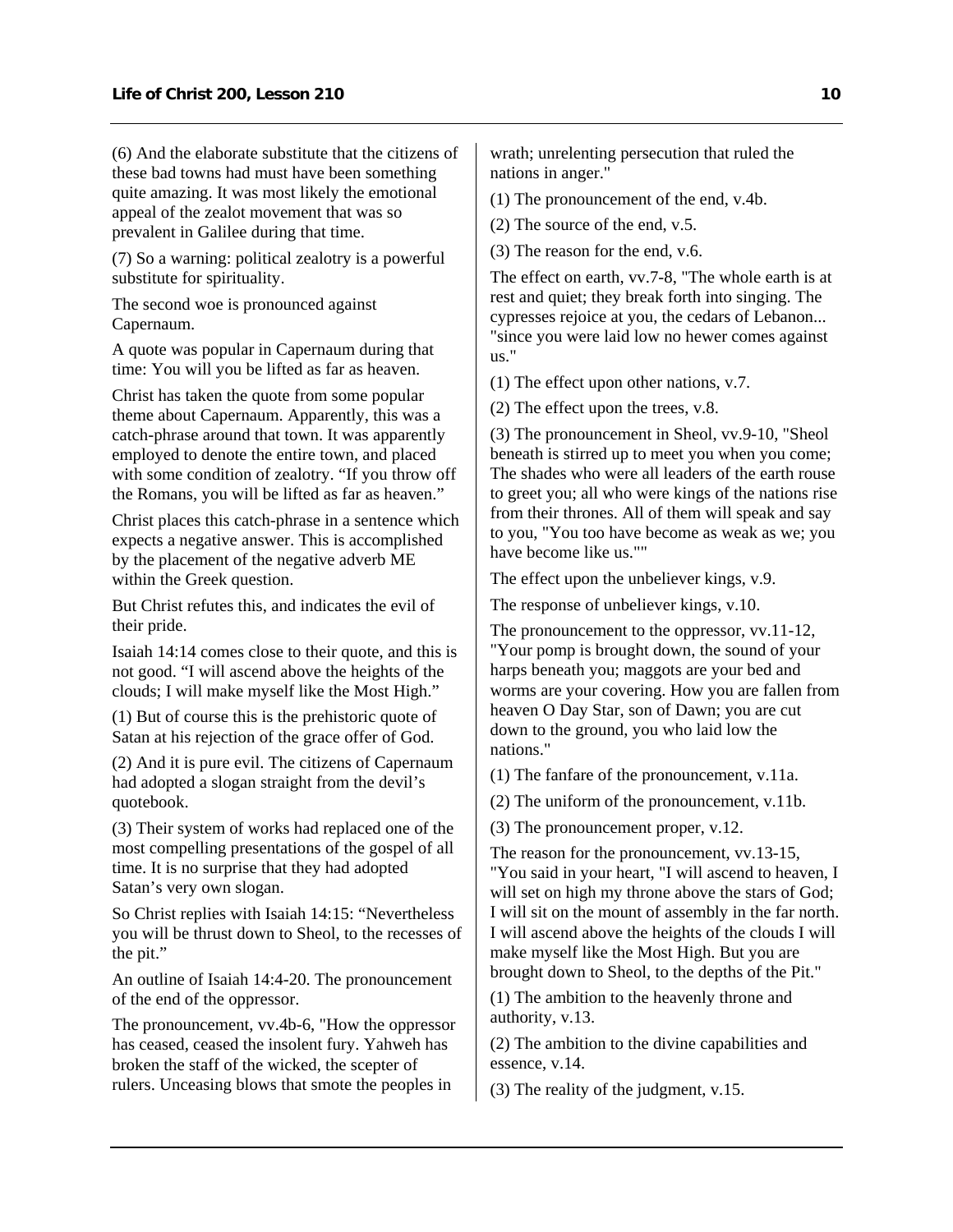<span id="page-12-0"></span>The continuation of the Sheol reaction, vv.16-17, "Those who see you will stare at you and ponder over you; Is this the man who made the earth tremble, who shook kingdoms, who made the world like a desert and overthrew its cities, who did not let his prisoners go home?"

- (1) The contrast of a career and its end, v.16.
- (2) The contrast continued, v.17.

The final divine comment, vv.18-20, "All the kings of the nations lie in glory each in his own tomb. But you are cast out from your sepulchre, loathed like a miscarriage, clothed with the slain, even those pierced by the sword, who go down to the stones of the Pit like a dead body trodden under foot. You will not be joined with them in burial because you have destroyed your land; you have slain your people. May the descendants of evildoers nevermore be named."

(1) The status quo in Sheol, v.18.

(2) The contrast with the king of Babylon, vv.19- 20.

So you see, Christ has placed Capernaum with the judgment of the fallen angels at the second advent. In fact, they will be among the unbelievers filled with dismay at the fall of Satan!

So Capernaum is compared with Sodom, and the ground of Sodom, which was nuked by God, will receive a better judgment that Capernaum.

Everyone knew the former location of Sodom - the bottom of the Dead Sea. To compare the last judgment of the bottom of the Dead Sea with the people of Capernaum is a strong vilification indeed.

#### **The Easy Yoke**

Matthew11:25-30, "(25) During that time Jesus, after formulating an answer, said, 'I confess outwardly to you, Father, Lord of heaven and of earth, that You have hidden these things from the wise men and understanding men and You revealed them to very young children. (26) Yes, Father, so also it became well-pleasing before your face. (27) All things have been given over to Me by My Father, and none fully knows the Son except the Father, nor does anyone fully know the Father, except the Son and in whatever way the Son wishes to reveal Him. (28) Come to Me

everyone who is laboring and heavily burdened, and I will give you rest. (29) Take up My yoke upon you and learn from Me, that I am an easy and humble heart, and you will find rest for your souls; (30) For My yoke is flexible and My burden is light."

Outline:

Introduction to the prayer, v.25a.

The body of the prayer, vv.25b-26.

The sermon from the prayer, vv.27-29.

The principle of the authority and power of the Son, v.27a.

The principle of the knowledge of the son, v.27b.

The appeal to the slaves of the cosmic system, v.28.

The manumission for cosmic slaves, v.29.

The principle of manumission, v.30.

Verses 25-26, "(25) During that time Jesus, after formulating an answer, said, 'I confess outwardly to you, Father, Lord of heaven and of earth, that You have hidden these things from the wise men and understanding men and You revealed them to nursing babes. (26) Yes, Father, so also it became well-pleasing before your face."

The preposition EN plus the dative case phrase EKEINO TO KAIRO denotes time during. So it is translated 'during that time.'

This is at the same time that He is pronouncing woes against Bethsaida, Chorazin, and Capernaum.

The aorist participle APOKRITHEIS is translated 'after formulating an answer.' Christ had thought about the proper response to God on the pronouncement of woes for the three cities of Galilee.

You see, Christ considered this a difficult thing, and He had to formulate the proper prayer in His own mind.

It was difficult because it was rejection, and the rejection of Christ's kingdom was personal to Him. Therefore He experienced temptation with regard to rejection and personal attack.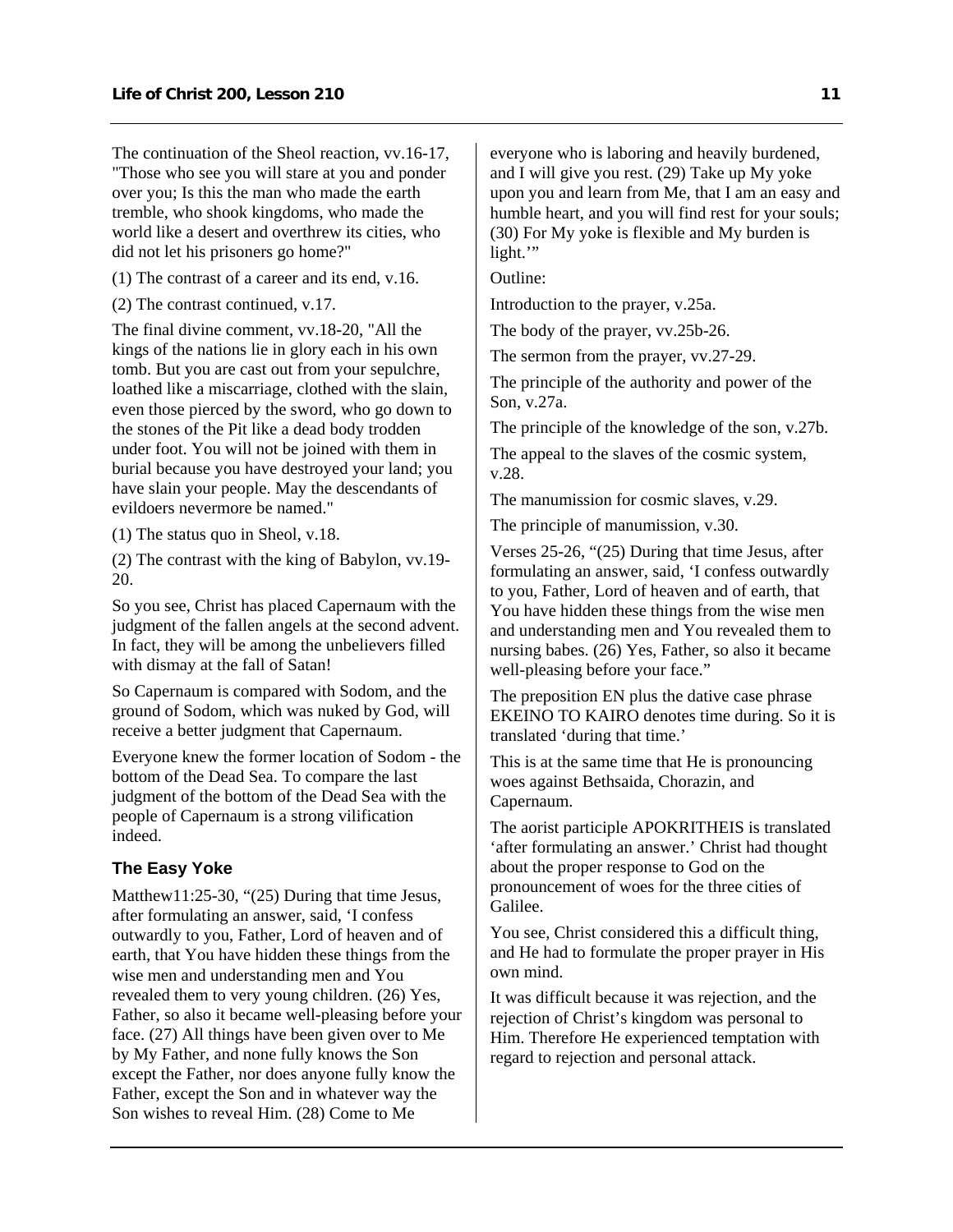It was difficult because in letting the justice of God operate toward these towns there was harsh judgment.

You can rest assured that whatever answer Christ formulates, it will be adequate for most questions in the same vein.

Christ confesses outwardly to the Father. This is the verb EXOMOLOGEO in its present active indicative form. Christ exudes a certain selfconsciousness in this prayer. The outward confession reflects the inner prayer exactly, and that is what HOMOLOGEO means - to 'say the same thing.'

Christ has decided to make this particular prayer public for our benefit; so that we might learn from His application toward the Father.

And please note: this application is definitely toward the Father, as much application should be.

Take this pattern for yourselves. Go to the Father with your applications. Listen. You are in constant danger of making your spiritual lives an empty academic pursuit. When you leave God out of the application cycle of your lives, you are flirting with that.

Christ confesses outwardly in order to demonstrate that He too applies through prayer.

Jesus addresses the prayer by calling the Father the Lord of heaven and earth. He is here following the pattern of His own recommendations in the Lord's prayer.

But there is an interesting distinction; here Christ concentrates on the sovereignty of God apart above all - the universal kingdom of God. Alva J. McLain, in the fourth chapter of his masterful The Greatness of the Kingdom points out some important distinctions of the universal kingdom of God.

This Universal Kingdom exists without interruption throughout all time.

The Universal Kingdom includes all that exists in space and time.

The Divine control in the Universal Kingdom is generally providential.

(1) By the term "providential" we mean control by means of second causes.

(2) (McClain goes on to explain this as the rule of God over nature).

(3) Because in His Universal Kingdom God controls the processes of material nature, He is able by such means to control the circumstances of human existence and thereby direct the stream of history.

(4) McClain illustrates by the book of Esther, and the crucial night of the narrative: "...at stake, in a very real sense, was the entire divine program for the ages. If Israel perished, there would be no Messiah, no redemption, no Church, no future Kingdom of God among men. With such issues in jeopardy, we might not have been too much surprised to see the arm of Deity breaking forth into the affairs of men with some great supernatural intervention; perhaps something like the deliverance of Israel from the hand of the Egyptian Pharaoh. But nothing of the kind happens. There is not even any mention of God. The writer of the Book of Esther merely records what might be regarded as the master understatement of all time: "On that night could not the king sleep" (6:1). Why he could not sleep, we are not told."

(5) Fire and hail; snow, and vapors; stormy wind fulfilling His word" (Psalm 148:8).

The divine control in the Universal Kingdom may be exercised at times by supernatural means.

(1) The God of the universe is said to be both in the universe and above it. Therefore at any time He may break into the so-called "closed system" of nature with great exhibitions of His unveiled power.

(2) The resort to miracles in the rule of the Universal Kingdom does not mean necessarily that God might not be bale to accomplish His purposes by other and less spectacular means. The supernatural method is rather for the purpose of demonstrating publicly that there is a true God in heaven who always will have the last word in human affairs.

The Universal Kingdom always exists efficaciously regardless of the attitude of its subjects.

The rule of the Universal Kingdom is administered through the eternal Son.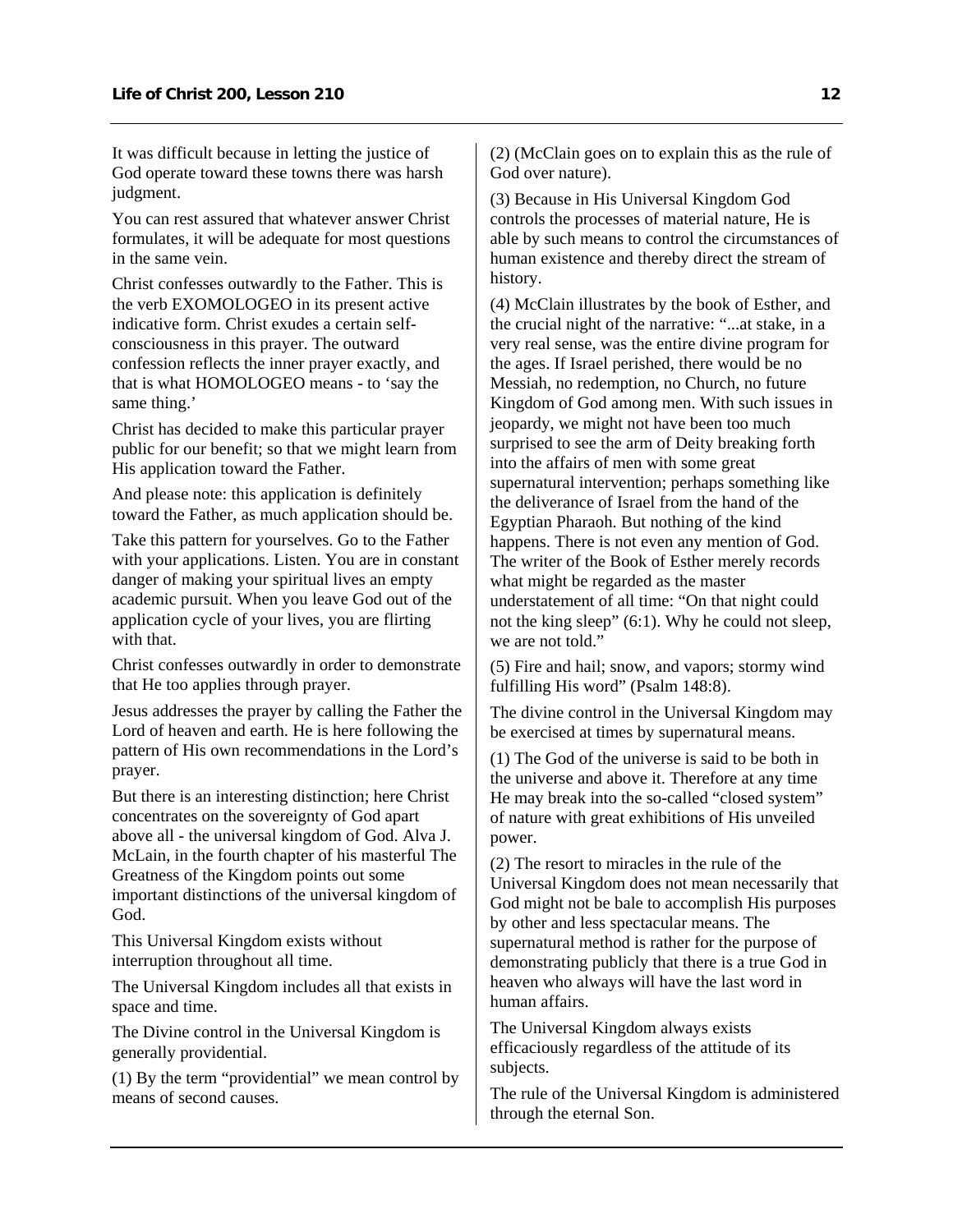This Universal Kingdom is not exactly identical with that Kingdom for which our Lord taught His disciples to pray.

(1) He said, "Thy kingdom come."

(2) But here, Christ says "All things have been given to Me."

As Thieme summarizes: "It is also true that our Lord today, as always, rules in the Universal Kingdom of God, which is administered through providence. Jesus Christ is the absolute ruler over all, but allows human volition to choose His rule until such time as the forces of evil are bound."

So He is not following the Lord's prayer pattern exactly.

Important note: when Christ depends on the Father during the incarnation, He depends on the function of the Universal Kingdom.

He depends on providence and miracles, because He is shackled by kenosis. He cannot function as the universal ruler while He is on the planet.

So Christ calls the Father the Lord of Heaven and Earth, recognizing His universal rule.

But He must come to recognize His own kenosis at the same time.

And this is a great application, even in the address portion of this public prayer. It is a recognition of His own kenosis related to judgment.

For Christ, there will be a time for judgment, but this is not it. He will not be vindicated just yet and that is why the mention of the last judgment and not current judgment in divine discipline.

Christ understands the Father as the judge and ruler during the incarnation because He cannot under the rules of kenosis.

We too must function under a semblance of kenosis. God's power is not at our fingertips to chase all problems away as we would like. Kenosis is a necessity while we live in the devil's world.

Rather, we operate under a system of dependency on the power of God the Holy Spirit related to the word of God.

And the word of God solves problems on the level of the soul, so that God can act faithfully after the pattern of His word.

The supernatural essence of divine intervention in the church age is as follows.

Through the transformation of the soul.

Through interdiction in the events of our lives, guiding and shaping us through discipline, blessing, and undeserved suffering.

Christ begins the body of this prayer with the aorist Greek verb EKRUPSAS. This summarizes a past action of God.

During some past time, God hid certain things from the wise and understanding men of the world.

The certain things must have to do with what He has just said about the judgment of the Galilean cities. That is, God hid His final judgment of these cities from wise and understanding men.

Even the wisest and most intelligent men cannot perceive the judgments of God. At least the wise and intelligent ones according to the cosmic standards.

Christ is here concentrating on faith perception something that even a NEPIOIS (very young child can do. The system of faith perception is crucial to the human race, because it depends only on volition in trust of someone else's merit and integrity.

In Matthew chapter eighteen, verses one through six, Christ comments on the destruction of this child-like faith through child abuse: "(1) At that time the disciples came to Jesus and said, 'Who then is greatest in the kingdom of heaven?' (2) And He called a child to Himself and set him before them, (3) and said, 'Truly I say to you, unless you are converted and become like children, you will not enter the kingdom of heaven. (4) Whoever then humbles himself as this child, he is the greatest in the kingdom of heaven. (5) And whoever receives one such child in My name receives Me; (6) but whoever causes one of these little ones who believe in Me to stumble, it would be better for him to have a heavy millstone hung around his neck, and to be drowned in the depth of the sea."

On this passage, R.B. Thieme Jr. comments, "Childlike faith in parents is natural on the part of a child and part of the divine institution of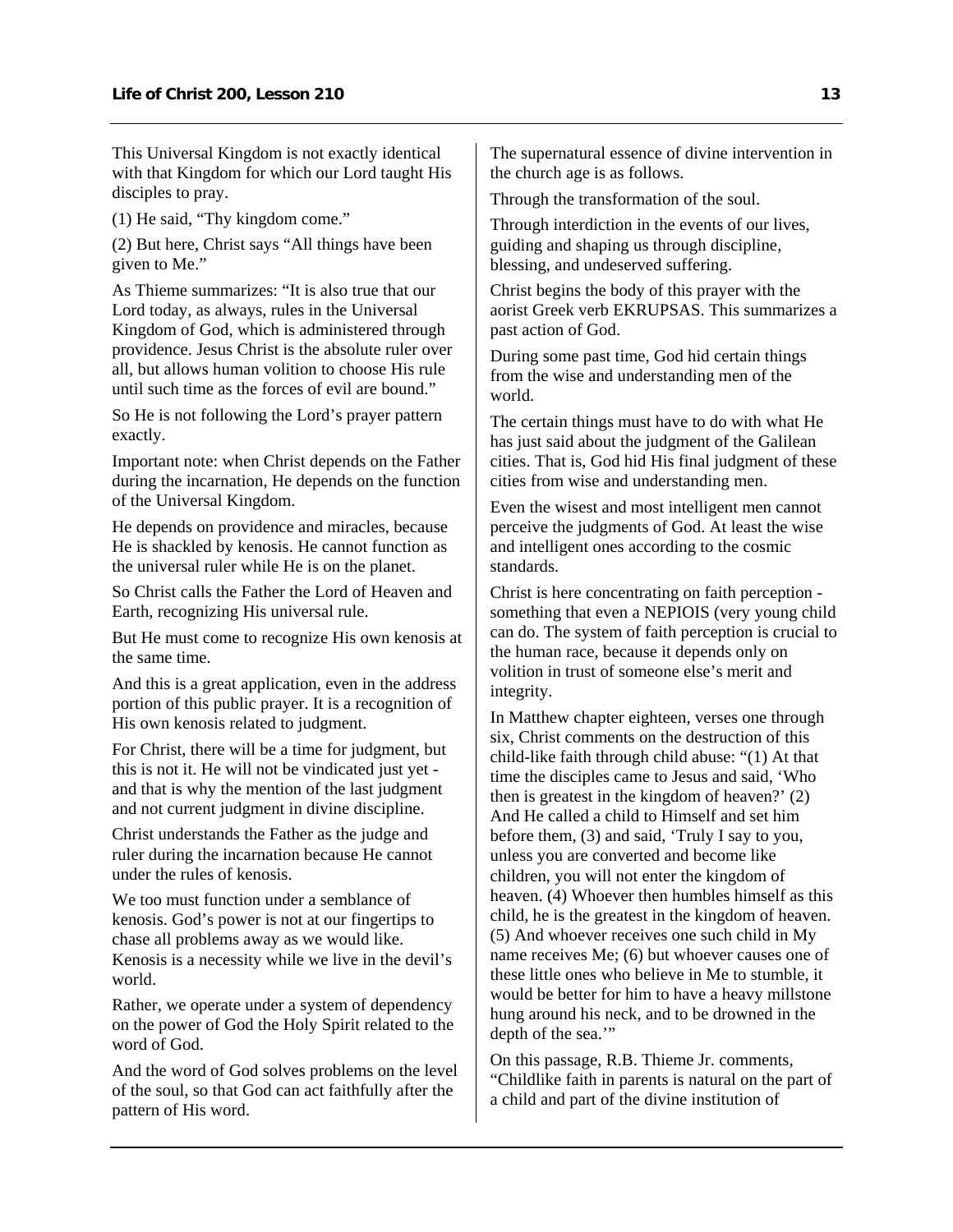marriage and the family. Marriage is the state in which one should have children. The child is dependent on the parents. Consequently, any form of child abuse is betrayal and instant shock for the child. The child has a faith directed toward his parents that he will never have again. Therefore, the most important learning period in the life of a child is between ages one through six. This is when the personality is formed. In child abuse, this faith can be destroyed and puts scar tissue on the child's soul and destroys faith as a system of perception. Child abuse also destroys humility because the child becomes preoccupied with self."

"Humility is not acquired genetically. It is the status of being humble and being humble is the antithesis of arrogance. It is acquired first through authority orientation. For the child, this begins with the parents. Humility must be attained through the teaching and the just and loving function of the authority of the parents. Humility as teachability recognizes two authorities: the authority of the parents and the content of their teaching and the authority of the pastor and the content of his teaching. The greatest humility function of the child is what he learns in the home. Child abuse destroys teachability at the most critical point in life and substitutes arrogant preoccupation with self, a lifetime habit which is almost impossible to break apart from Bible doctrine."

There are at least five categories of child abuse.

Incest or sexual abuse. This includes exposing yourself to your children. Parents, siblings, relatives, or others are victimizing and traumatizing a child through various categories of sexual activity.

Physical abuse. This includes torture, burning of children, bashing, beatings, physical injury, and even murder.

Soul abuse. This is destruction of the child's faith and humility.

(1) This is also failure to function as the FLOT of the soul for your children during their formative years (ages one through six) as per Mt 18:5; Eph 6:4; and Col 3:21.

(2) This is also failure of Christian parents to evangelize their children and failure to teach your child basic doctrine.

(3) Failure to teach your child's conscience the difference between right and wrong.

(4) Failure to render just punishment when a child is wrong or has violated establishment principles. When people do not punish their children when their children are wrong, the children will accumulate and perpetuate guilt, which is a guarantee of emotional revolt of the soul.

(5) Teaching your child to hate the other parent in a divorce is soul abuse. Children should never be involved or take sides in the problems and antagonisms that occur in marriage. Differences should be solved away from the children.

(6) Failure to teach the principle of authority in the home is soul abuse.

Emotional abuse.

(1) This includes parents seeking to control their children through the emotional complex of sins.

(2) This includes belittling, bullying, isolation, arousing fear by threatening, rage, fear, shame, guilt, defense mechanisms, sleep disturbances, loss of faith and humility necessary for learning, threatening to take away their toys or do harm to a pet dog or cat.

(3) Never make a child feel guilty; to make a child do things because you have instilled guilt in them is not a true sense of responsibility but a neurotic approach. Parents should never motivate their children through anger, hatred, malice, tantrums, or violence.

(4) Parents must never encourage either insensitivity or hypersensitivity.

(5) Children should never be permitted to sulk in self-pity, or to whine or snivel, which is arrogant preoccupation with self.

(6) Parents should never encourage jealousy, bitterness, slander, judging, lying, or any form of vilification of other children. Spanking removes guilt. If the child is not spanked justly, then guilt builds up and results in neurosis.

Neglect and Deprivation.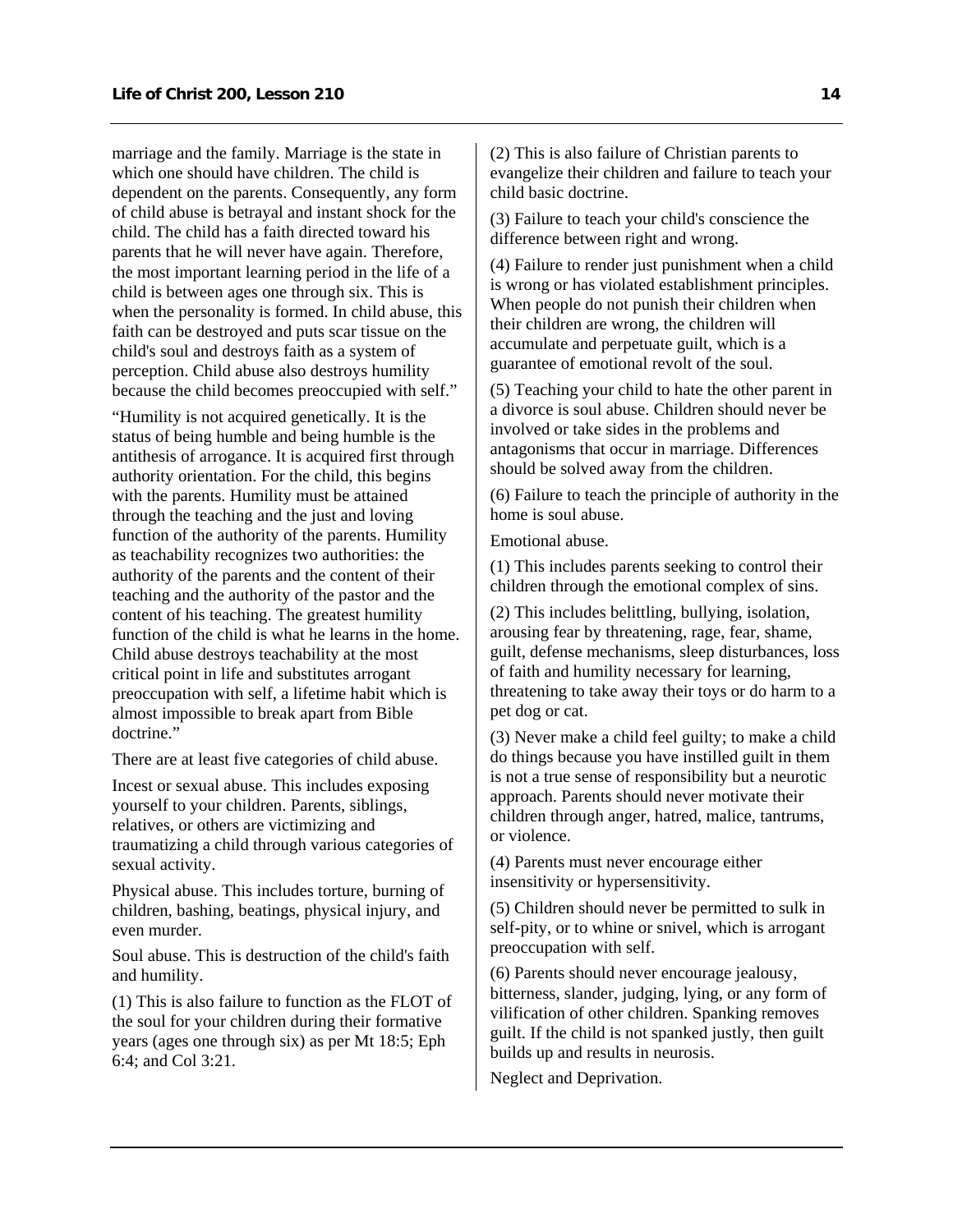(1) This includes failure to provide the necessities of life (food, shelter, clothing), failure to teach the basic concepts of life (like good hygiene, vocabulary, how to think), failure to provide protection from abuse (medical care).

(2) There are five thinking skills which a child must learn before they leave the home and go to school: perception, memory, problem solving, decision making, and creativity. Most things we learn in life, we learn at a very early age. Social skills, spiritual skills, thinking skills, must be taught by parents in the home before the child learns competitive skills in school.

(3) Child abuse destroys both social and thinking skills, leaving the child to struggle with the maladaptive defense mechanisms and the competitive skills which handicap their start in life. Competitive skills minus thinking and social skills result in general maladaptation and unsuitable behavior.

(4) When the spiritual skills are missing, it is an even greater disaster. Competitive skills come naturally. All categories of child abuse result in some form of traumatic stress disorder.

It is therefore not through empirical or experimental perception that these things are understood. The greatest scientist in the world could not find doctrine with the finest telescope ever made.

10. Nor is it through reason. The most amazing philosophical genius in the world could not find doctrine within the confines of his own mind, no matter how hard he concentrated.

11. Rather, it is through faith that knowledge of the truth comes. Faith is not dependent on the genius of the subject, but rather the trust of the subject plus the genius and integrity of the object. This is what Christ refers to.

Verse twenty-six now focuses on the direct will of God.

EUDOKIA has in focus the faculties of judgment in an individual. The verb DOKEO is related to this word, and it has to do with thinking or supposing in the realm of subjective opinion. In a negative sense, it can mean to presume or assume. When EU is added, it means to come to a positive conclusion. To 'seem well.'

Christ is almost being facetious here in a way, because He is saying, well, Father, in your opinion it looked good. It's just that the Father's opinion is always right.

So God considered things, and it looked good to Him to make faith the basis for perception of spiritual principles.

And you see this prayer is a sermon; it was in the good opinion of God to make faith the basis for perception. One thing immediately comes to mind: that Christ's hearers on that day would need to accept by faith His words on the evil of the three Galilean cities.

Those words were not up for debate; they did not need to be verified by any wise man; Christ said it, and they need to abide by it as children need to abide by faith.

Verse Twenty-seven: "All things have been given over to Me by My Father, and no one fully knows the Son except the Father, nor does anyone fully know the Father, except the Son and in whatever way the Son wishes to reveal Him."

II. Now this does stand as verification from Christ. Ultimately you are going to have to take Christ's word for it, and this should apply to all efforts toward evangelism through apologetics.

Principle: you never have to debate with positive volition!

Principle: never assume you are dealing with dead-set negative volition!

First is the principle of authority: Christ has absolute authority to say what He has said about the judgment of the apostate cities.

PANTA is the adjective-turned noun. It is translated 'everything.'

The verb is PARADIDOMI, which means to 'give over.' It here describes the transfer of authority to Jesus Christ upon His incarnation.

See: The Night before Christmas.

This is kind of interesting when you combine it with an understanding of kenosis.

All things have been given to Christ.

To establish His kingdom on earth;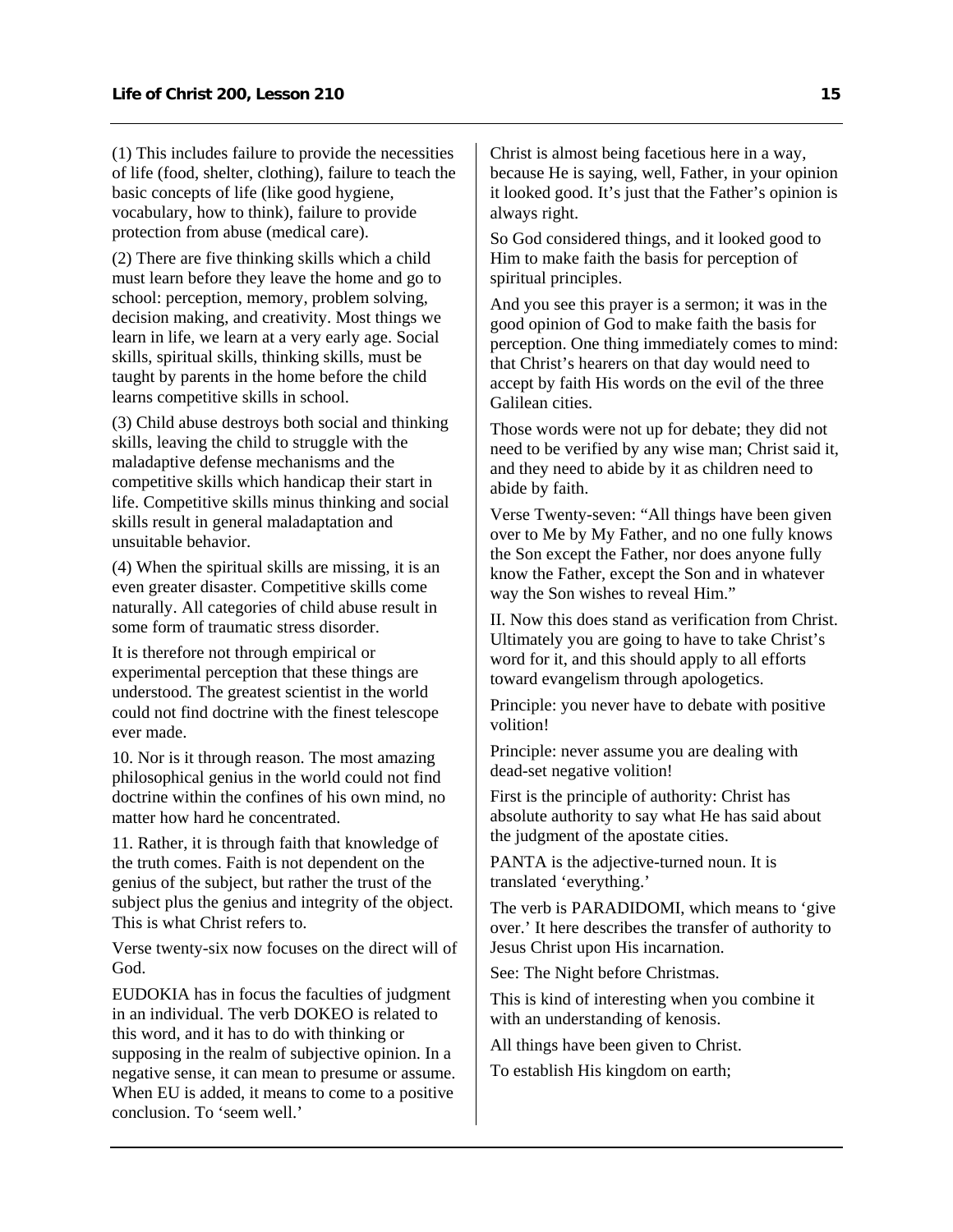To accomplish the plan of God for His life. In this case, the 'all things' refers to the portfolio of grace assets, so that Christ could grow to spiritual maturity and take the witness stand for God as the star witness in the angelic conflict.

And it really comes down to the Spirit and the Word. God intervenes on the basis of the word operating in your soul.

But this authority does not extend in all ways to church age believers.

Although we have the same grace assets for spiritual growth, in no way do we have the authority to establish Christ's kingdom on earth. That can only be accomplished through the second advent.

There is an authority, however, to pass on the teachings of Jesus Christ.

Matthew 28:18-20: "(18) And while going together, Jesus spoke to them saying, 'All authority was given to Me in heaven and on earth. (19) Therefore after going make disciples of all nations, baptizing them into the name of the Father and the Son and the Holy Spirit, (20) teaching them to keep everything of what quality I commanded you; and behold I am with you all the days until the completion of the age."

This represents the transfer of authority to make disciples of all nations.

In no way does Christ give His disciples the authority to establish His kingdom on earth. That moment is indeed reserved for the second advent only, as made clear by Revelation19:11f.

But the authority does encompass the realm of making disciples. This making of disciples is described by two parallel statements:

(1) Baptizing them into the name of the Father and Son and the Holy Spirit.

(2) Teaching to keep everything of what quality I commanded you.

These parallels are two sides to the same coin; they do not however describe successive events.

(1) Baptizing and teaching are intended to be one in the same.

(2) Christ uses BAPTIZONTES in its basic sense of changing something by immersion. It is not

intended as some magic formula of speaking during the water baptism of an individual.

(3) The disciples are to be made by changing them by immersion into the name of the trinity.

(4) The name of anyone represented their very essence or character; so the new disciples are to be immersed into the character of God.

(5) DIDASKONTES is exactly parallel in all grammatical respects to BAPTIZONTES. It also gives further explanation to the baptizing action.

(6) So the disciples are to be changed by immersion into the character of the Trinity, and the immersing action is to be teaching along the quality of what Christ had commanded them.

Now this is the authority we have during the church age.

(1) We have the authority to advance in our own spiritual lives.

(a) We have the authority to access the power of the Spirit for the intake and recall of Bible Truth;

(b) Having that authority means that God is faithful to a promise; our free will must act to do both of these things.

(2) We have the authority to perform our ambassadorial functions in disseminating the gospel and finding the lost sheep of Christendom.

(3) We have the authority to function under our spiritual gifts within the validating function of the local church authority for gifts with authority.

We can have tremendous confidence in this: that it worked for Christ.

The delegation of authority to Christ for spiritual growth worked in perfect fashion, so that He resisted the gravest temptations of the enemy.

His temptations were not only extreme by nature, but also complex, and He stayed in the plan of God, even to the cross.

And if it worked at the cross, then it can work for you.

Principle: the Son reveals the Father.

The Son is a revelation of the power of God.

In His miracles, healings, and demon exorcisms.

In His transfiguration. Matthew 17:2, "And He was transfigured before them; and His face shone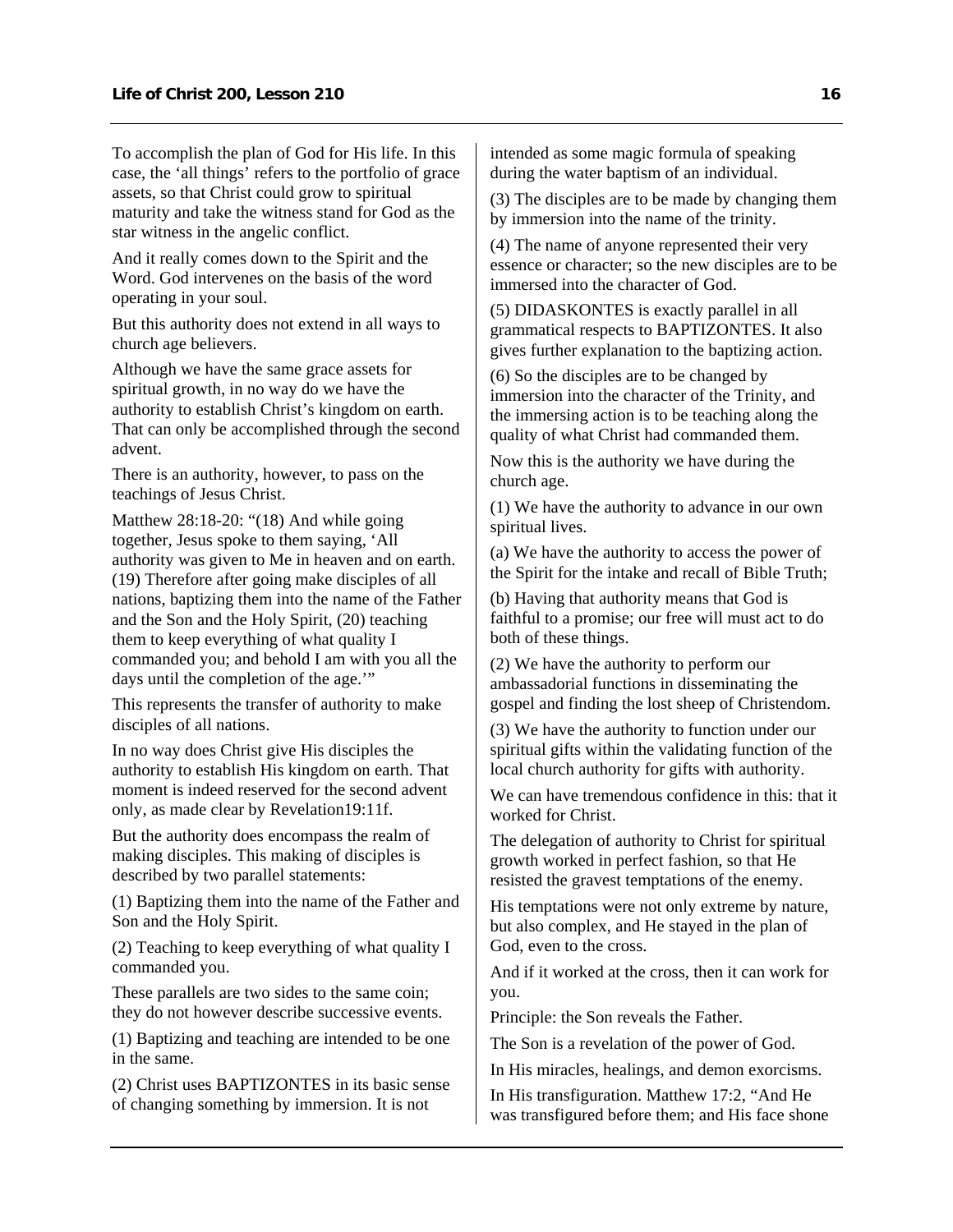like the sun, and His garments became as white as light."

In His resurrection. Romans 1:4, "Christ Jesus... who was declared the Son of God with power by the resurrection from the dead, according to the Spirit of holiness, Jesus Christ our Lord..."

The Son is truly a revelation of the character of God.

In His kenosis. Philippians 2:5-8, "(5) Have this attitude in yourselves which was also in Christ Jesus, (6) who, although He existed in the form of God, did not regard equality with God a thing to be grasped, (7) but emptied Himself, taking the form of a bond-servant, and being made in the likeness of men. (8) Being found in appearance as a man, He humbled Himself by becoming obedient to the point of death, even death on a cross."

In His cross.

The Son is a revelation of the plan of God.

In His testing.

In His prosperity.

There is full-knowledge between the Son and the Father, because they existed together in perfect fellowship in eternity past.

This is the foundational model for all love relationships.

This relationship was so great that God the Father desired it to overflow into the creation of angels who could appreciate it as well.

Summary: John 14:1-11, "(1) 'Do not let your heart be troubled; believe in God, believe also in Me. (2) In My Father's house are many dwelling places; if it were not so, I would have told you; for I go to prepare a place for you. (3) If I go and prepare a place for you, I will come again and receive you to Myself, that where I am, there you may be also. (4) And you know the way where I am going.' (5) Thomas said to Him, 'Lord, we do not know where You are going, how do we know the way?' (6) Jesus said to him, 'I am the way, and the truth, and the life; no one comes to the Father but through Me. (7) If you had known Me, you would have known My Father also; from now on you know Him, and have seen Him.' (8) Philip said to Him, 'Lord, show us the Father, and it is enough for us.' (9) Jesus said to him, 'Have I been

so long with you, and yet you have not come to know Me, Philip? He who has seen Me has seen the Father; how can you say, 'Show us the Father/' (10) Do you not believe that I am in the Father, and the Father is in Me? The words that I say to you I do not speak on My own initiative, but the Father abiding in Me does His works. (11) Believe Me that I am in the Father and the Father is in Me; otherwise believe because of the works themselves."

Now let's put this in the immediate context. The Son reveals the Father, so that if the Son has something particularly difficult to say, then you can rest assured that it is a revelation of the policy and plan and attitude of the Father.

And now this: 1 Corinthians 2:16 tells us that Scripture is the mind of Christ. It is a revelation of His mental attitude on every aspect of human life and experience. It also reveals the Father with complete accuracy.

Sometimes Scripture has difficult things to say. It has many passages that are tough-love passages tough minded passages.

It reveals rugged discipline and even the ultimate discipline for the rejection of Christ as savior. It does indeed reveal the Lake of Fire.

Yet this is the mind of Christ and the plan and policy of the Father. Humility is the only proper course.

Verse 28: "Come to Me everyone who is laboring and heavily burdened, and I will give you rest."

First of all, Christ has the power to do this; all things have been given over to Him.

The labor and heavy burden is the individual branch of the cosmic system.

KOPIONTES is labor and toil - hard and heavy work.

PEPHORTISMENOI is the person under a heavy burden.

This, my friends, is backpacking.

The cosmic system is heavy labor because it takes a lot of thinking to rationalize and perpetuate your existence there.

The cosmic system is heavy labor because it involves a great deal of cognitive dissonance,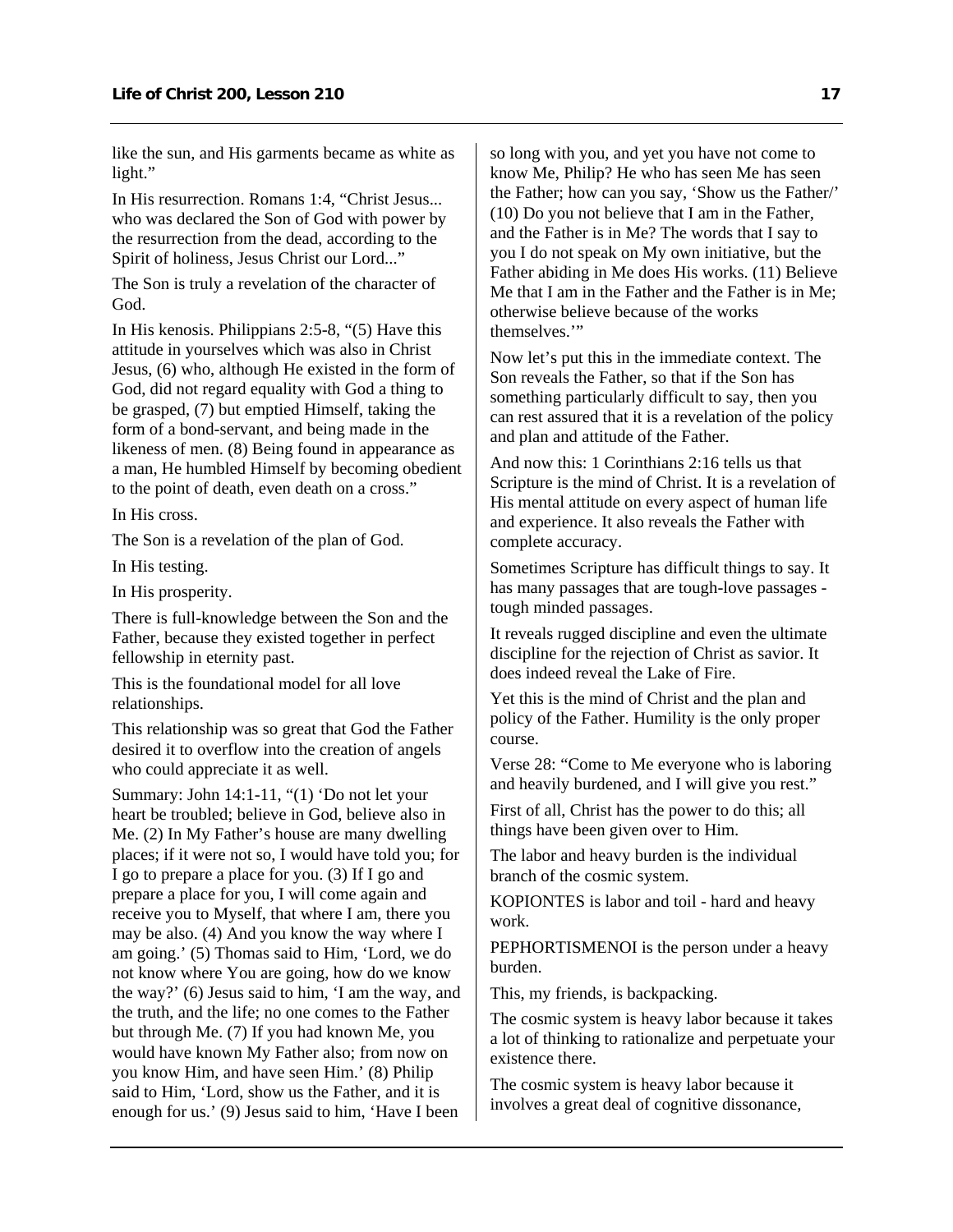where the world does not match up with your beliefs.

The cosmic system is heavy labor because it involves a tremendous amount of divine discipline.

The cosmic system involves a lot of emotional pain, and even sometimes physical pain.

The individual branch of the cosmic system tends toward self destruction under six categories of lust:

Approbation lust.

Stimulation lust.

Emotional lust.

Money and material lust.

Lust for blood and violence.

Power lust.

All categories of lust are characterized by their chains to this world. 1 John 2:17, "The world is passing away, and also its lusts; but the one who does the will of God lives forever."

Nothing that is lusted for may ever be brought from this world.

In fact, nothing at all but your human spirit and your soul - and the truth that is in them.

The only true production is the production of intake and application; everything else in this world is quite secondary.

Romans 8:18 puts things in the proper perspective: "For I consider that the sufferings of this present time are not worthy to be compared with the glory that is to be revealed."

There is greater glory in eternity than all this! Greater glory.

The Old Sin Nature is Satan's secret agent in the flesh.

The Sin Nature resides in the cell structure of the body, and issues temptations to the soul.

There are two general trends to the sin nature:

The trend toward self-righteous arrogance.

The trend toward lascivious lawlessness.

Generally a person will tend toward one or the other during a given period of life. Sometimes one will drive the other in a binary system of sin.

The Law of Volitional Responsibility ensures that the yoke of the cosmic system is heavy indeed. This Law is one of the great principles of the divine decree, set forth as a condition for all of human history.

This Law is set forth in Hosea 8:7, "For they sow the wind and they reap the whirlwind."

And it is a promise that justice will always operate toward human free will. It is a promise from eternity past.

General principles on the cosmic system.

Human history is the resolution of the prehistoric angelic conflict.

In order to vindicate himself and His judgment of the fallen angels, God conceived a plan by which sinful human beings could glorify Him.

In order to justify his rejection of the prehistoric grace offer from God, Satan conceived a system designed to counteract the plan of God.

In God's thinking, human beings can only vindicate him by the free use of volition.

In Satan's thinking, human beings can be restrained from vindicating God if they are enslaved by his system.

Therefore, the purpose of the cosmic system is as follows:

The Purpose of the Cosmic system.

To keep unbelievers from believing in Jesus Christ.

By attacking the gospel.

(1) Destroy it.

(2) Replace it.

The attack against soul: addiction.

To destroy the believer's relationship with God.

Attacks against the faith perception of the truth.

The attack against relationship with God: Personal sin and human good.

The attack against the soul: addiction.

The attack against the plan of God: Operation **Counterfeit** 

To bring in his own millennium through internationalism.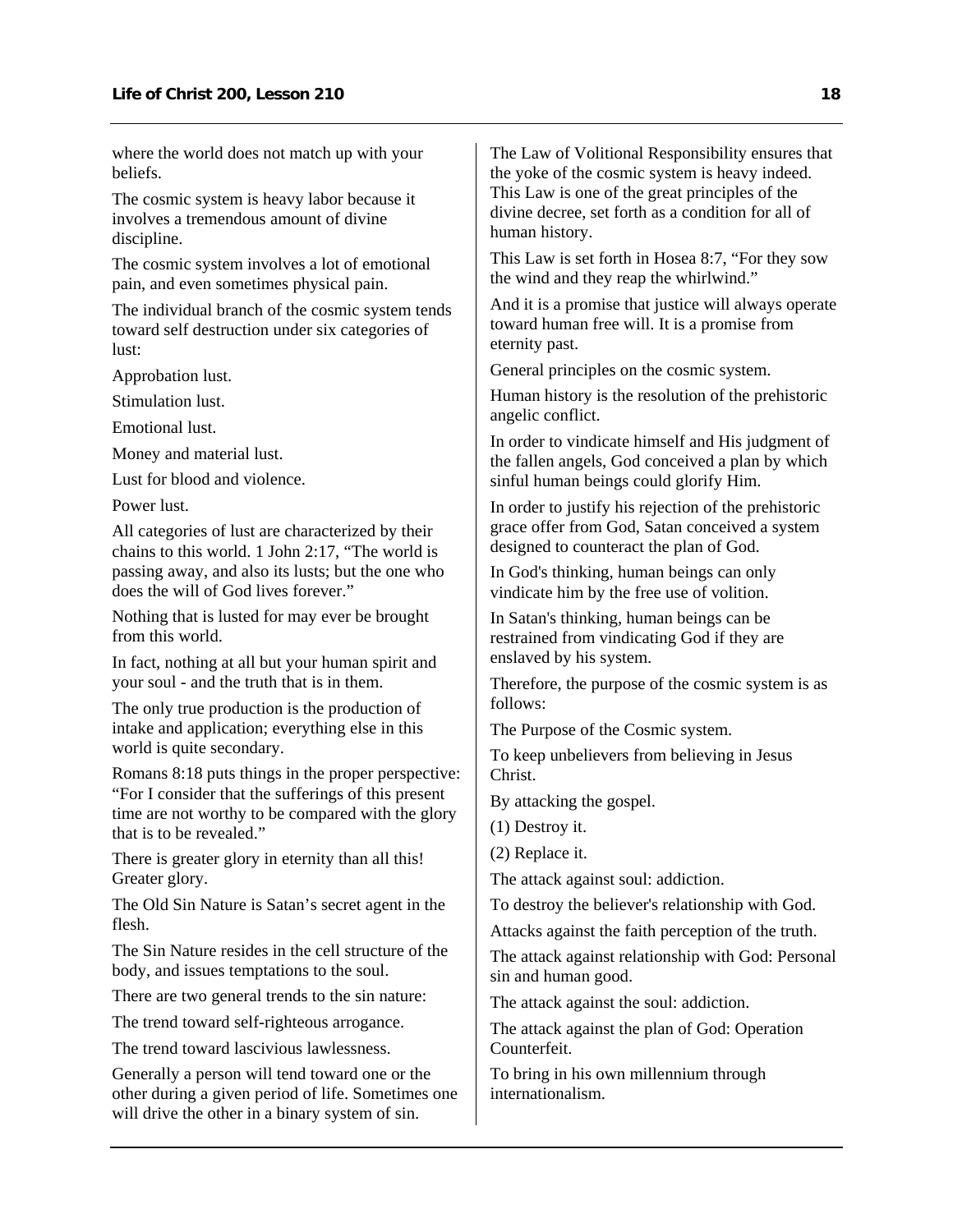The cosmic system is a progression of misery that all begins with maladjustment to some aspect of God's essence, capabilities, or attributes (Review Cosmic System).

But Christ says to us that He will give us rest. This is the future indicative verb ANAPAUSO. It is a standard verb for the notion of rest.

We get rest from the runaround, the evil runaround of the cosmic system.

And we get the ultimate rest of the Sabbath - the time logged in relationship with God.

There are three Sabbaths in the Christian life of the church age:

The Sabbath of dependence on God at any level of maturity.

The Sabbath of the promised land of spiritual maturity.

The Sabbath of the eternal rest.

Verses Twenty Nine and Thirty: "(29) Take up My yoke upon you and learn from Me, that I am an easy and humble heart, and you will find rest for your souls; (30) For My yoke is flexible and My burden is light.'"

The aorist imperative verb ARATE is a command from Christ.

The aorist tense makes it clear that the hearers are to take this action immediately. It is a sharp command.

The verb itself means to take or pick something up. The picture is take pick up a yoke for yourself - a ZUGON.

Of course, this is something that a beast of burden or a slave could never do. This is one yoke that we must pick for ourselves; one burden that we must choose.

And this means that it has nothing at all to do with slavery. Satan wants to put a yoke on you; God wants you to choose His yoke on the basis of its own merits.

AA. The second command is related to the first. It should not surprise us at all. It is MATHETE, and another aorist imperative. MANTHANO means to learn something through a process of instruction through a teacher.

So the burden of Christ involves learning on a program of instruction.

The explanation then comes. Christ is an easy and humble heart.

Teaching comes from the heart, and the heart of Christ is easy - PRAUS. PRAUS is a noun often used in the context of animal training. It can apply equally to trainer and animal trained.

(1) With regard to the animal trained, it implies the tame nature of the animal.

(2) With regard to the human trainer, it implies the approach and demeanor of that person.

The heart of Christ is also humble, TAPEINOS. He is a humble, not arrogant teacher.

(1) This makes the process of learning infinitely easier. The humility of the teacher makes the lesson so much easier to digest.

(2) Arrogant teachers are easy to detect, and difficult to take.

And this can be the heart of any teacher of truth... but -

This does not mean the teacher cannot be tough when the occasion calls for it.

And even easy and humble teachers must be tough according to the subject matter. Toughness in teaching may often be an act of compassion.

BB. You will find rest for your souls in the teaching of Christ.

The future active indicative HEURESETE tells of the certain futurity of the Sabbath rest for anyone who takes the learning yoke from Christ.

This is a Sabbath rest from sin that comes to anyone who gets into fellowship.

But the implication is interesting: getting into fellowship demands learning from the word of God. That is the demand of fellowship. This is such a fantastic and strong validation of our lifestyle.

CC. The final verse reinforces the truth of the preceding.

The yoke of Christ is flexible, which is CHRESTOS. CHRESTOS can means a 'jack of all trades' and a sort of Swiss army knife usability.